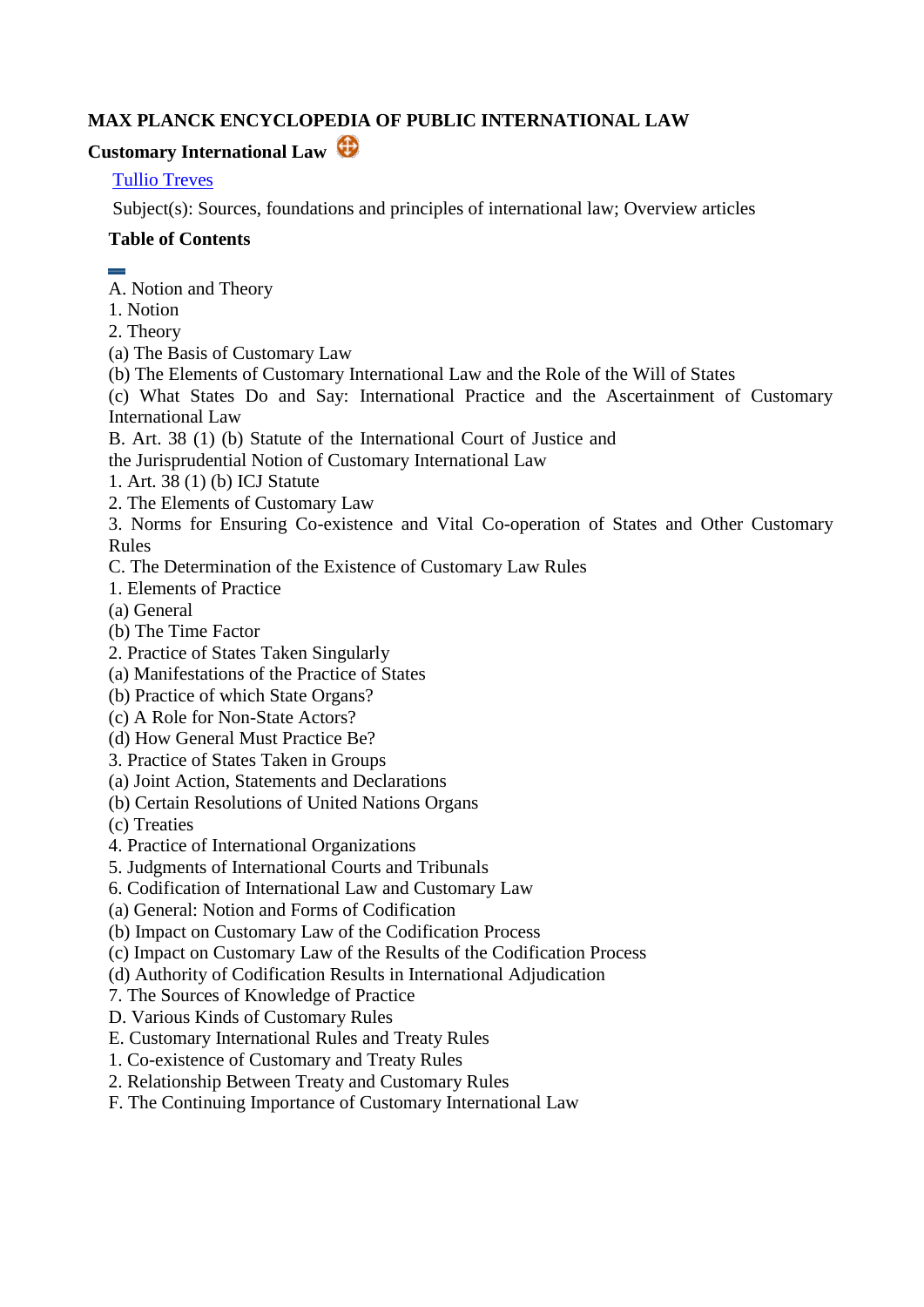# **A. Notion and Theory**

# *1. Notion*

- 1 The expression ‗customary international law' concerns, on the one hand, the process through which certain rules of international law are formed, and, on the other, the rules formed through such a process. While these rules are not necessarily general in scope, all existing general rules of international law are customary (see paras 35–40 below; see also *→ General International Law [Principles, Rules and Standards]*).
- 2 Even though language is necessary to communicate their content, expression through language is not an indispensable element of customary international law rules. The irrelevance of linguistic expression excludes interpretation as a necessary operation in order to apply them (*→ Interpretation in International Law*). Recently customary rules have developed in connection with written texts, whose interpretation may be relevant for determining the existence and contents of these rules. As we will see, contemporary customary international law, although unwritten, is increasingly characterized by the strict relationship between it and written texts. Such texts may be the point of departure for the formation of a customary rule, and sometimes (in the case of widely ratified conventions) the basis for stating the existence of certain customary law rules. Through this connection with written texts, customary law is enabled to go into a measure of detail that was hitherto unconceivable.
- 3 The essential characteristic which customary international law rules have in common is the way they have come into existence and the way their existence may be determined. While customary international rules may give rise to the same problems as other categories of rules—such as: does the rule apply to certain facts? What is its relationship with other categories of rules?—the preliminary question of their existence is more complex than that, for instance, of the existence a treaty rule (*→ Treaties*), as it is necessary to ascertain whether, at the relevant time, the conditions for its existence are satisfied. In this way, consideration of the customary international law process becomes an indispensable element for the application of customary international law rules. Moreover, in order to apply a customary rule, it is not sufficient that it has come into existence: it must exist at the relevant time, as the process through which customary rules are modified or extinguished is the same as that through which they come into being.

### *2. Theory*

### **(a) The Basis of Customary Law**

- 4 Customary rules are the result of a process—whose character has been qualified by a number of authors as ‗mysterious'—through which elements of fact, empirically verifiable, acquire a legal character thus creating rights and obligations for the *→ subjects of international law*. Theoretical discussions have divided, and still divide, legal scholars. One of the main objects of contention concerns what it is that makes factual elements legally binding in international law. This is the problem of the basis of customary international law. This problem is connected with ideas about the nature of law in general and of  $\rightarrow$  *international law* in particular. A central question is whether there is a rule that makes customary rules binding, and, if it exists, what its content is. The views of scholars on the subject may be grouped in two, depending on whether such rule is deemed to exist.
- 5 The position that considers that such a rule exists, which may be indicated as positivist, includes one group—to which Soviet doctrine used to belong—which deems that custom is not essentially different from agreements: it is a kind of tacit, and sometimes presumptive, agreement. Consequently, the rule on which the binding character of customary rules depends is *→ pacta sunt servanda,* the very rule on which the binding character of agreements depends. As underlined by D Anzilotti, who, together with H Triepel, is one of the main proponents of this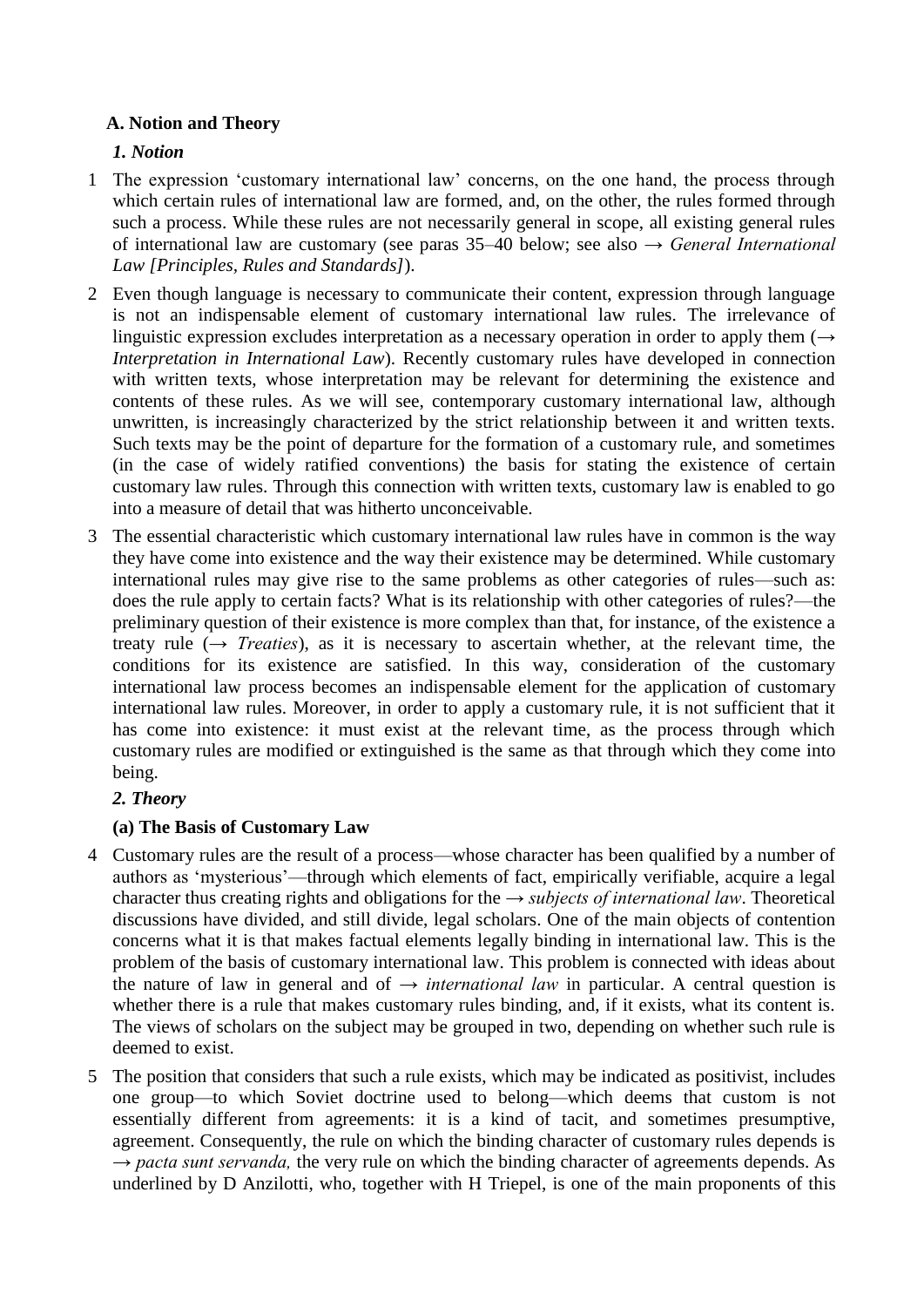view, this rule cannot be demonstrated. It must be taken as ‗an absolute objective value', as the ‗primary hypothesis'. Other positivist authors criticize the assimilation of customary rules with treaty rules as being a fiction. They state that customary rules are different from treaty rules and seek a rule of a level higher than customary rules as a basis for the binding character of these rules. This is the idea of the basic norm (*Grundnorm*) of H Kelsen, followed among others by G Morelli: a rule whose contents would be *consuetudo est servanda*, custom is to be complied with, or, in Kelsen's words 'States ought to behave as they have customarily behaved'. These authors, similarly to the supporters of *pacta sunt servanda* as the basic rule, concede that this rule has a peculiar nature, as it is a 'hypothetical' rule, the hypothesis upon which the system is based.

6 The position that denies the existence of a rule making customary rules binding, and also the need for such a rule, holds that certain rules are binding per se, without a superior rule giving them such character. Customary rules emerge ‗spontaneously' from the *→ international community*. Their existence depends on whether it can be empirically ascertained that they are considered as binding by the members of the international community and whether they function as such in the relationships between these members. This 'spontaneous law' theory has been developed in particular by Italian authors of the mid-20<sup>th</sup> century (M Giuliano, R Ago, G Barile), and is followed by well-known scholars such as P Reuter and HLA Hart. These authors demonstrate the continuity of this view with that followed by international law scholars of the classical or natural law school of the  $16<sup>th</sup>$  and  $17<sup>th</sup>$  centuries, especially when they underline the necessary presence of legal rules in a community of independent *→ States*, the *principes superiorem non recognoscentes* (princes not recognizing a superior; see also *→ Natural Law and Justice*).

#### **(b) The Elements of Customary International Law and the Role of the Will of States**

- 7 Closely connected with the question of the basis of customary international law is the question of which are the facts to be ascertained empirically in order to determine that a customary international rule has come into existence. A key aspect of this question is whether these facts are produced by the will of States or through an involuntary process.
- 8 While the latter question is easily answered if the view that the basis of customary international law is the *pacta sunt servanda* rule is accepted, as customary rules would be produced in the same way as treaty rules, the question is more difficult if one starts from the basic rule or the spontaneous law approaches. According to these approaches, the customary process is not a voluntary one. What counts is that, as mentioned, certain facts should be empirically determined. The prevailing view is that these facts are to be grouped in two elements, an objective one, the repeated behaviour of States (*diuturnitas*), and a subjective one, the belief that such behaviour depends on a legal obligation (*opinio juris sive necessitatis*).
- 9 While the *opinio juris* is by definition an opinion, a conviction, a belief, and thus does not depend on the will of States, the conduct of States is always the product of their will. What makes the discussion complex is that in willing to behave in a certain manner States may or may not be wilfully pursuing the objective of contributing to the creation, to the modification or to the termination of a customary rule. This applies also to the expressions of views as to whether certain behaviours are legally obligatory or as to whether a certain rule of customary law exists: these may be real expressions of belief—manifestations of *opinio juris*—or acts, corresponding or not to true belief, voluntarily made with the purpose of influencing the formation, the modification or the termination of a customary rule. These latter expressions of views are objective facts rather than subjective beliefs. The difficulty of distinguishing behaviours and expressions of views that are, or are not, made with the will of influencing the customary process, explain why in modern international law, together with the prevailing theory of the two elements of customary law, theories are often held supporting the view that only the objective,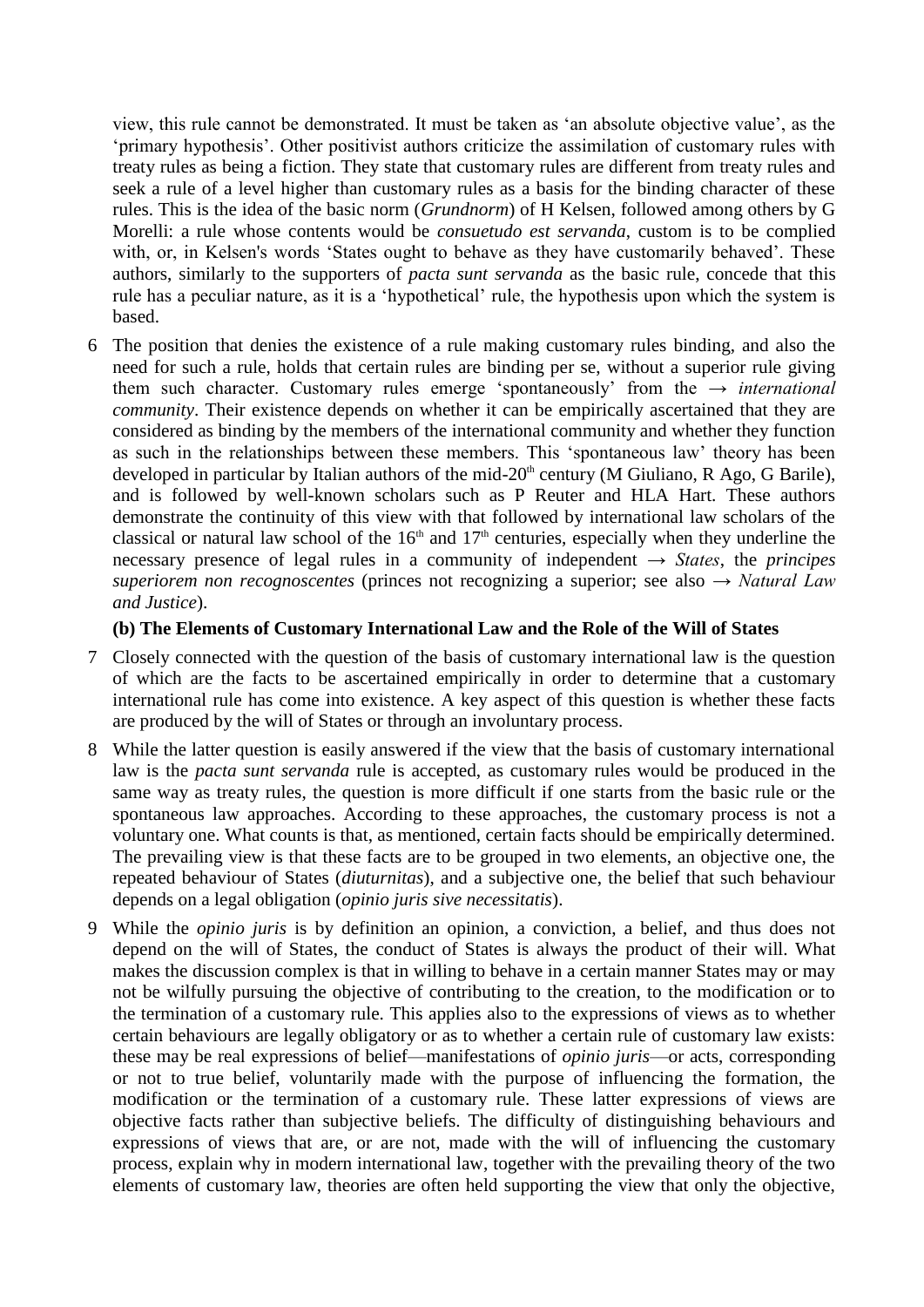or only the subjective element, is decisive for the existence of a rule of customary international law and views that consider decisive only material facts and others that consider that manifestations of opinion are relevant.

### **(c) What States Do and Say: International Practice and the Ascertainment of Customary International Law**

- 10 Independently of the theoretical starting point, it is clear that the material from which customary law rules are to be ascertained is the same, namely, international practice (*→ State Practice*). Such practice consists in what the subjects of international law do and say, both of which can be mere facts—or be perceived so—or evidence of *opinio juris*. Both may be voluntary or involuntary interventions in the customary process .
- 11 The increase in the number and frequency of multilateral forums, such as the United Nations General Assembly's sixth committee (*→ United Nations, Sixth Committee; → United Nations, General Assembly*), codification conferences etc, where States meet to develop or discuss new rules of written international law, gives States many more occasions than they used to have to express views as to customary international law. This has increased the quantity of what States say, even though it has also made it more difficult to distinguish whether what they say is what they believe is customary law or what, in light of strategies developed in their foreign legal policy—to use the *politique juridique extérieure* expression of G de Lacharrière—they want to become customary law.
- 12 It will be up to those who have to apply customary international rules, not only judges and arbitrators, but also States and other subjects of international law, to find what is the right mix of what States do and say, and of what States want (or consent to) and what they believe, that permits one to say that a corresponding rule exists.
- 13 Such a mix may not be the same for all rules. An expression, although too schematic, of this approach is the view recently put forward that the elements of practice should be put on a sliding scale, so that when States are very active, modest or no corroborating indications of *opinio juris* are necessary, while when the latter indications are abundant, the need for corresponding behaviour diminishes or disappears. It would seem, for instance, that, as regards certain basic rules for the protection of *→ human rights*, such as the prohibition of torture (*→ Torture, Prohibition of*), manifestations of opinion in favour of the rule, and the lack of manifestations in opposition, overcome the fact that violations are frequent (see *Prosecutor v Furundzija [Judgment]* (1999) 38 ILM 317 para. 138; see also *→ International Criminal Tribunal for the Former Yugoslavia [ICTY]*). This view is based on the traditional distinction between *diuturnitas* and *opinio juris*. In the light of the abovementioned fact that what States do and say may reflect their will or  $\rightarrow$  *consent* and their belief, it would seem that ultimately the conviction of those who have to apply a rule that it has a binding character will be decisive in conferring on it a legal and not a merely non-binding character. In this sense *opinio juris* is the key element of customary law.
- 14 In determining the right mix of manifestations of practice, there is a difference between manifestations during the formative process of customary rules and those assessed at the time when the continuing existence of a rule must be determined in view of its applicability. While in the formative process manifestations of practice may or may not be based on the belief that they correspond to a legal right or obligation, when the time comes for assessing the practice in view of determining an applicable customary law, what States have said and done becomes significant when it is considered, by those that ascertain and apply customary rules, as corresponding to what is then seen as conforming to the law by the generality of States.

**B. Art. 38 (1) (b) Statute of the International Court of Justice and the Jurisprudential Notion of Customary International Law**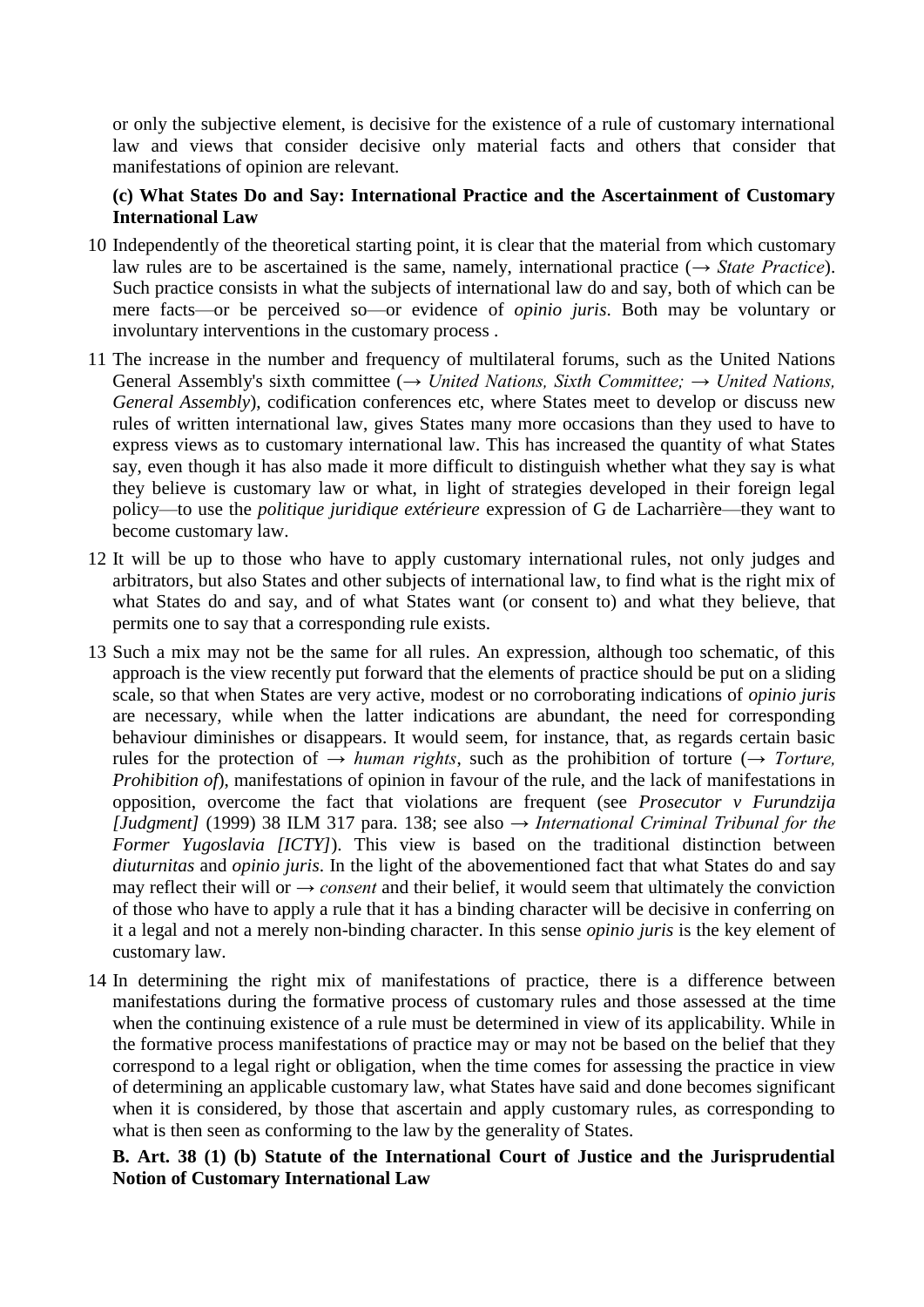# *1. Art. 38 (1) (b) ICJ Statute*

- 15 Art. 38 (1) Statute of the International Court of Justice (‗ICJ Statute'; *→ International Court of Justice [ICJ]*), often referred to as a catalogue of the  $\rightarrow$  *sources of international law*, after saying that the court's function is 'to decide in accordance with international law such disputes as are submitted to it', states, in subpara. (b), that it shall apply 'international custom, as evidence of a general practice accepted as law'. The fact that the mention of treaties precedes that of international custom has no implication as to the hierarchy between the rules belonging to these categories. It only reflects the idea that, when a concrete case is submitted to a court, treaties, as special rules applicable between the parties, are to be considered and applied before customary rules, that are general (see paras 87–89 below).
- 16 It is often held that Art. 38 (1) (b) ICJ Statute is imprecisely written. It may be agreed that it would have been clearer had it referred to 'custom as evidenced by a general practice accepted as law'. This is how the provision is generally read, making the relationship between the rule and its constituent elements more logical. A similar definition is found in the European Union Guidelines of 23 December 2005 on Promoting Compliance with International Humanitarian Law (IHL) [2005] OJ C327/04 at para. 7: 'Customary international law is formed by the practice of States which they accept as binding upon them'. It seems sufficiently clear from Art. 38 (1) (b) ICJ Statute that the two elements mentioned above are required. However, the expression ‗accepted as law' leaves it uncertain whether the subjective element is meant to be a voluntary or an involuntary one.

### *2. The Elements of Customary Law*

- 17 The judgments of the *→ Permanent Court of International Justice (PCIJ)* and the ICJ have been constant in stating that a customary rule requires the presence of the two elements mentioned above. Already in 1929, in the *Case of the Lotus (France v Turkey) (Merits)* PCIJ Rep Series A No 10 (*→ Lotus, The*), the PCIJ stated that international law is based on the will of States expressed in conventions or in 'usages generally accepted as expressing principles of law' (at 18). The ICJ has developed the two-element theory of customary law, especially in the *→ North Sea Continental Shelf Cases (Federal Republic of Germany/Denmark; Federal Republic of Germany/Netherlands) (Merits)* ([1969] ICJ Rep 3), where it states that actions by States 'not only must amount to a settled practice, but they must also be such, or be carried out in such a way, as to be evidence of a belief that this practice is rendered obligatory by the existence of the rule of law requiring it. The need for such a belief, ie, the existence of a subjective element, is implicit in the very notion of the *opinio juris sive necessitatis.* The States concerned must therefore feel that they are conforming to what amounts to a legal obligation' (at para. 77). Similarly, in the *→ Military and Paramilitary Activities in and against Nicaragua Case (Nicaragua v United States of America) (Merits)* (*'Nicaragua Case'*) ([1986] ICJ Rep 14), the court stated: 'For a new customary rule to be formed not only must the acts concerned "amount to a settled practice" but they must be accompanied by the *opinio juris sive necessitatis*' (at para. 207). In the *Case concerning Delimitation of the Maritime Boundary in the Gulf of Maine Area (Canada/United States of America) (Merits)* ([1984] ICJ Rep 246) (*→ Gulf of Maine Case*), the court speaks of ‗customary rules whose presence in the *opinio juris* of States can be tested by induction based on the analysis of a sufficiently extensive and convincing practice, and not by deduction from preconceived ideas' (at para. 111).
- 18 The PCIJ has not been entirely consistent or clear as to the voluntary or non-voluntary character of customary international law. While in the *Lotus Case* there are indications that the 'will of States' (at 18) is decisive, other passages refer to 'being conscious of having a duty' (at 28) or that States ‗recognized themselves as being obliged' (at 28); in the *North Sea Continental Shelf Case* and in the *Gulf of Maine Case* the references to the *opinio juris* seem to indicate that what is referred to is more belief than consent.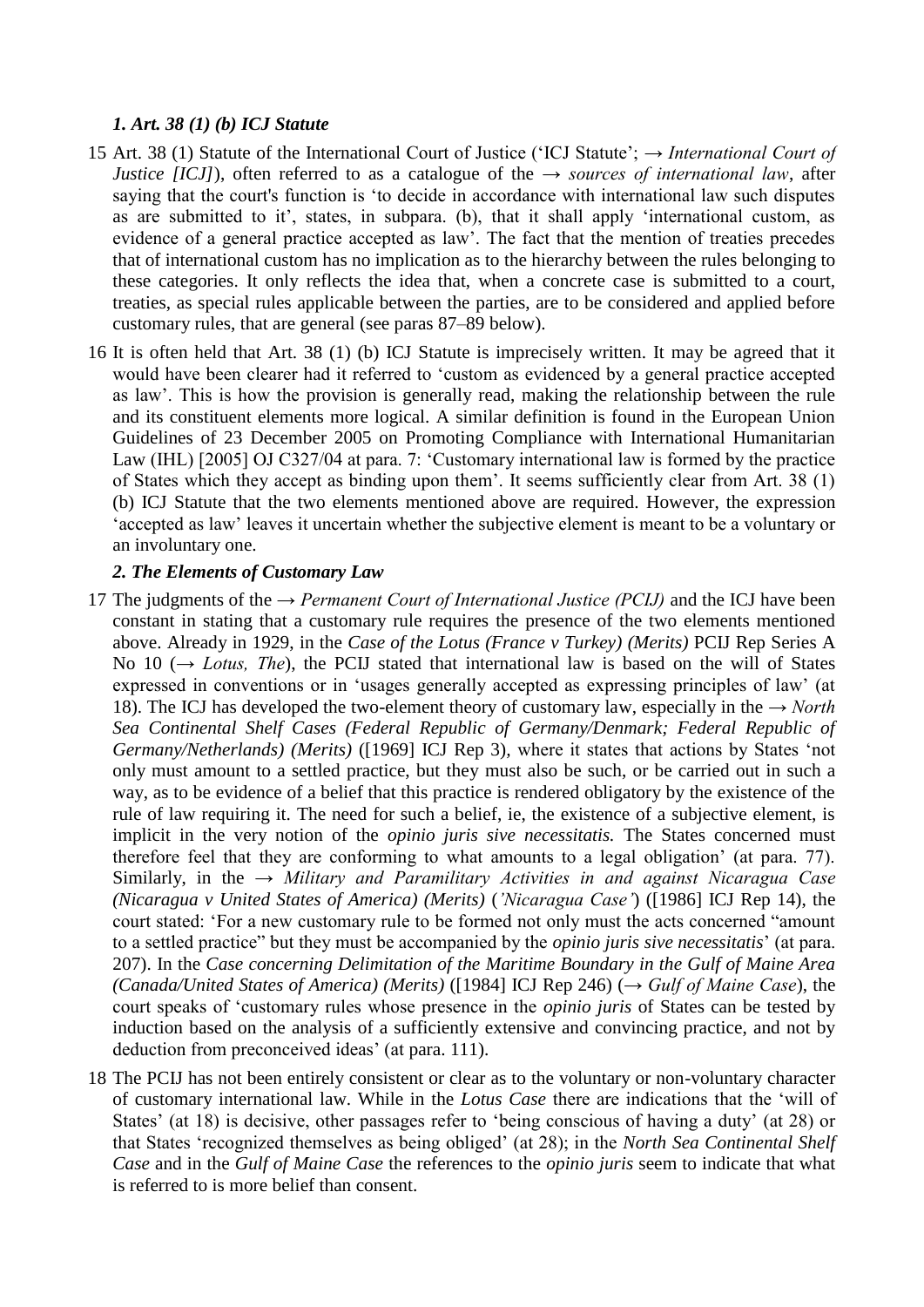### *3. Norms for Ensuring Co-existence and Vital Co-operation of States and Other Customary Rules*

- 19 The *Gulf of Maine* judgment underlines that ‗customary international law in fact comprises', apart from ‗a set of customary rules' whose presence must be found in the *opinio juris* in light of practice, in ‗a limited set of norms for ensuring the co-existence and vital co-operation of the members of the international community' (at para. 111). The court would thus seem to distinguish from the normal customary law rules, a category of such rules for which the search for the objective and the subjective elements is not required.
- 20 In the court's jurisprudence after the *Gulf of Maine* judgment there are no further developments as to the definition of those customary rules that set the norms ensuring the co-existence and vital co-operation of members of the international community. There are, however, frequent statements of the customary status of certain rules in which no 'analysis of a sufficiently extensive and convincing practice' (at para. 111) is conducted in order to determine the presence of the *opinio juris.* For instance, in the *Nicaragua Case*, the court considers as applicable the minimum rules for armed conflicts set out in Common Art. 3 Geneva Convention relative to the Treatment of Prisoners of War (adopted 12 August 1949, entered into force 21 October 1950, 75 UNTS 135;  $\rightarrow$  *Geneva Conventions I–IV [1949]*) as corresponding to 'elementary considerations of humanity' (at paras 215 and 218), a concept already resorted to in the *→ Corfu Channel Case (United Kingdom v Albania) (Merits)* ([1949] ICJ Rep 4 para. 219). In the *Case concerning the Frontier Dispute (Burkina Faso/Republic of Mali) (Merits)* ([1986] ICJ Rep 554; *→ Frontier Dispute Case*), the court bases its consideration of the *→ uti possidetis doctrine* as ‗firmly established' and as ‗general' on that ‗it is logically connected with the phenomenon of the obtaining of independence' (at para. 20). In the judgment in the *→ Armed Activities on the Territory of the Congo Cases (Democratic Republic of the Congo v Uganda)* (ICJ, 19 December 2005, <http://www.icj-cij.org/icjwww/idocket/ico/icoframe.htm> [12 March 2007]) the court states the existence of a number of customary international rules in the field of humanitarian law, supporting such statement with the fact that they are set out in the Hague Convention Respecting the Laws and Customs of Land Warfare (opened for signature 18 October 1907, entered into force 26 January 1910 [1908] 2 AJIL Supplement 90; at para. 219). In the same judgment, among other statements of the customary character of certain rules not based on search for practice and *opinio juris* (at paras 161, 162, 213 and 214) the court affirms that the 'principle of permanent sovereignty over natural resources' is 'a principle of customary international law' by referring only to three resolutions (not unanimously adopted) of the UN General Assembly, and notwithstanding the fact that in the case under consideration the principle was held not to be applicable (at para. 244). In the judgment on the *→ Arrest Warrant Case (Democratic Republic of the Congo v Belgium) (Merits)* ([2002] ICJ Rep 3), the court stated that it had reviewed State practice, without, however, giving examples. This drew criticism in dissenting and separate opinions (see *Dissenting Opinion of Van der Wyngaert*, para. 58; *Joint Separate Opinions of Higgins, Kooijmans and Buergenthal*, para. 12).
- 21 More than insisting on the idea that there is no need to determine the existence of the two elements as regards certain customary rules because of their importance for the co-existence and vital co-operation between States (*→ Co-operation, International Law of*), in these cases the ICJ states the customary character of certain rules by invoking moral imperatives, logical consequences of certain processes, the authority of certain conventions. As mentioned it has also happened that the determination has been made unnecessarily, a practice that seems not beyond criticism, especially when the materials invoked are controversial. Also not beyond criticism is the fact that in the last two decades the court has only rarely engaged in examining practice and *opinio juris* in order to ascertain the existence of customary international rules.
- 22 It must be noted that the ICTY insists that 'to hold that a principle was part of customary international law, it has to be satisfied that State practice recognized the principle on the basis of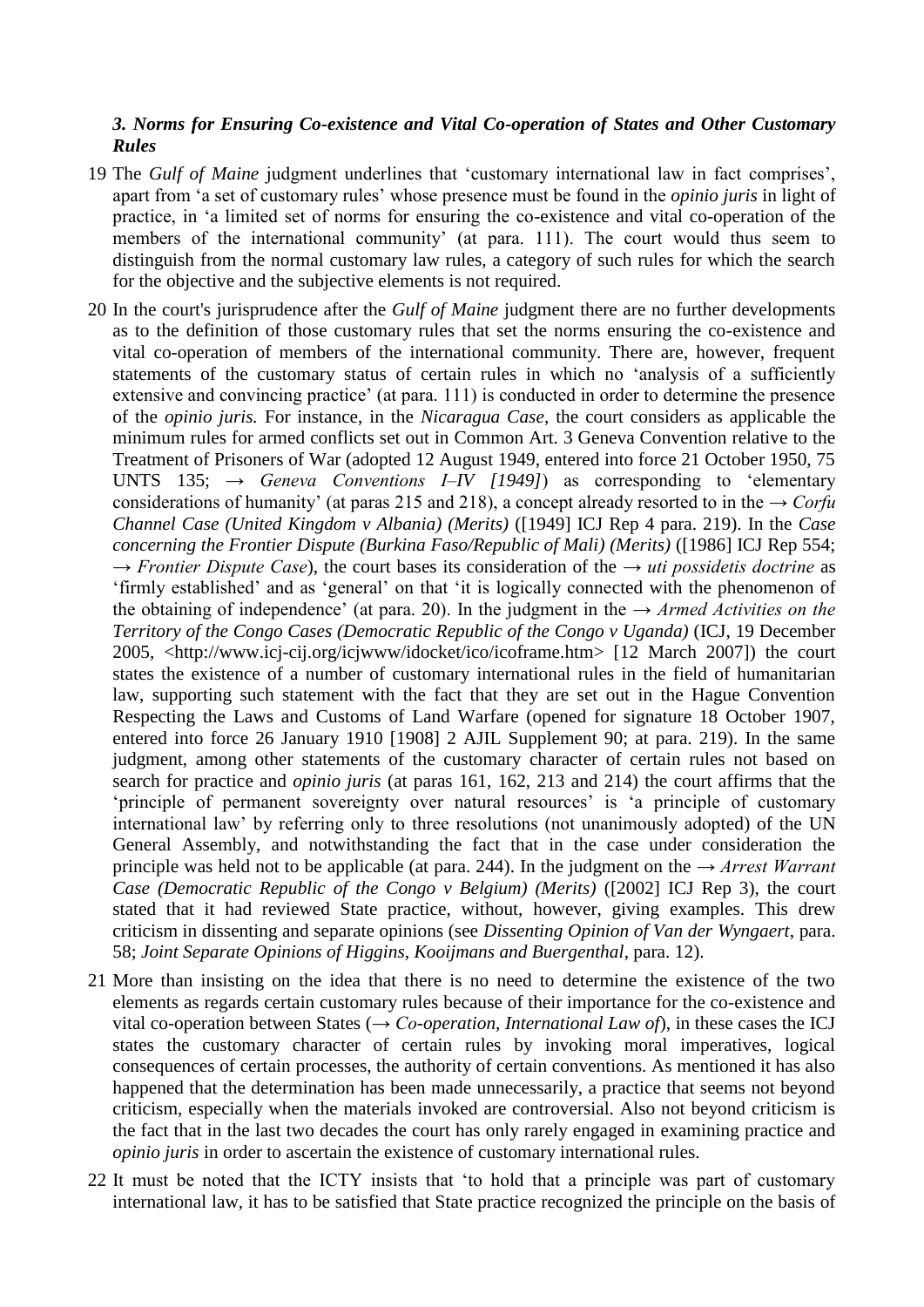supporting *opinio juris*' (*Prosecutor v Hadihasanović [Decision on interlocutory appeal challenging jurisdiction in relation to command responsibility]* ICTY-01-47 [16 July 2003], para. 12). The principle of legality, applicable in criminal law, may have contributed to the rather rigorous practice of the tribunal. The same tribunal in *Prosecutor v Dusko Tadić (Decision on the defence motion for interlocutory appeal on jurisdiction)* (ICTY-94-1 [2 October 1995];  $\rightarrow$  *Tadić Case*), stated that 'a word of caution on the law-making process in the law of armed conflict is necessary'. Because accurate information concerning the behaviour of troops in the field ‗for the purpose of establishing whether they in fact comply with, or disregard certain standards of behaviour', is largely inaccessible, as the parties withhold it and sometimes misrepresent it through voluntary misinformation, conclusions about State practice in the field of humanitarian law must, in the view of the tribunal, be based on other sources such as official pronouncements, military manuals and judicial decisions (at para. 99).

# **C. The Determination of the Existence of Customary Law Rules**

# *1. Elements of Practice*

# **(a) General**

23 As stated (see para. 10 above), strictly speaking practice is what the subjects of international law do and say, what they want (or consent to), and what they believe. Such practice may in some cases be attributable to States taken singularly and in other cases to States taken in groups. In order to determine the existence of customary international rules, a broader notion of practice seems useful, however. Such broader notion also includes acts by non-subjects of international law which, because of the authority that subjects of international law have conferred upon them, or because of their influence on the relations between such subjects, indirectly provide elements to assess the existence of customary international rules or the relevance of the various elements of the practice of the subjects of international law (see also *→ Non-State Actors*).

### **(b) The Time Factor**

- 24 Duration of relevant practice over a long period of time has traditionally been considered as a requisite for the formation of customary international law rules. Recent developments show, however, that customary rules may come into existence rapidly. This can be due to the urgency of coping with new developments of technology, such as, for instance, drilling technology as regards the rules on the  $\rightarrow$  *continental shelf*, or space technology as regards the rule on the freedom of extra-atmospheric space  $(\rightarrow$  *Space Law*)— Cheng speaks in this case of 'instant' customary law. Or it may be due to the urgency of coping with widespread sentiments of moral outrage regarding crimes committed in conflicts, such as those in *→ Rwanda* and Yugoslavia (see *→ International Criminal Tribunal for Rwanda [ICTR]; → International Criminal Tribunal for the Former Yugoslavia [ICTY]*; *→ Yugoslavia, Cases before the ICJ*) that brought about the rapid formation of a set of customary rules concerning crimes committed in internal conflicts—Condorelli speaks of *'coutume grande vitesse',* high-speed custom.
- 25 The intensification of practice within international organizations and conferences (see also *→ International Law Development through International Organizations, Policies and Practice*), the adoption of multilateral treaties, and the existence and activity of specialized international tribunals has contributed to the acceleration of the formation of customary rules in these and other fields. In the *North Sea Continental Shelf* judgment, the ICJ states that: 'the passage of only a short period of time is not necessarily, as of itself, a bar to the formation of a new rule of customary international law on the basis of what was originally a purely conventional rule', provided that, in the short period involved, State practice must be 'both extensive and virtually uniform in the sense of the provision invoked' (at para. 74).

# *2. Practice of States Taken Singularly*

**(a) Manifestations of the Practice of States**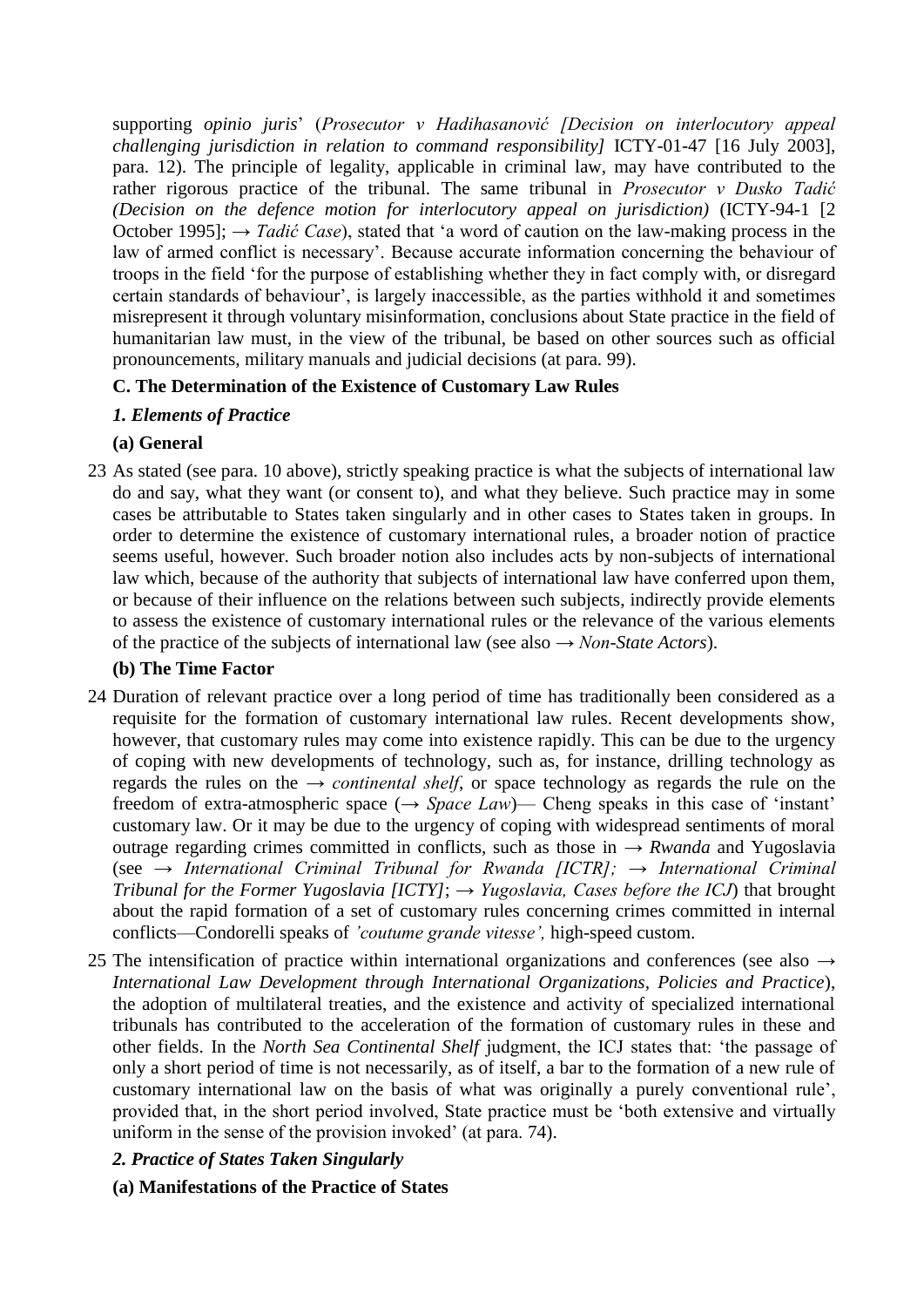- 26 Manifestations of practice directly attributable to States taken singularly include, in particular, as regards what States say, government statements in the domestic framework (eg declarations in parliament) or in an international framework (notes or *→ declaration*[s] setting out *→ protest*[s] or claims, reactions to other States' claims, statements and documents submitted in international organizations and conferences) (see also *→ Claims, International*; *→ Diplomatic Communications, Forms of*). Positions taken as regards written texts, such as draft proposals for international legal instruments, have in recent times become particularly important because they may contribute to the formation of precise and detailed customary international rules. All these manifestations are directed at, or available to, other States. Consequently, they can directly influence the attitude of other States or cause reactions on their part. Manifestations such as instructions to diplomats, or internal memoranda and other messages developed in the administration of foreign affairs, do not normally reach other States. They may nevertheless be significant in order to determine what a State believes to be the law, as they usually are more candid than manifestations directed to other States. Domestic legislation and judgments of domestic courts and tribunals are also significant as they may be evidence of what States believe to be the law and of claims beyond the law.
- 27 As regards what States do, one may mention material behaviours such as movements of troops, economic and other measures taken as *→ countermeasures* or retaliation, movements of fleets or aircraft. A telling example of the latter is the Freedom of Navigation Program pursued by the United States (‗US'), inter alia through operational deployment of ships and aircraft, ‗to assert its navigation and overflight rights' and to contrast what it deems to be 'excessive' maritime claims of other States (Statement of R Reagan, (1993) 1 Cumulative Digest of US Practice in International Law, 1743).
- 28 All these manifestations of practice directly attributable to States are relevant in two ways. On the one hand, they help in ascertaining what is customary international law in a given moment. In performing such a task, caution and balance are indispensable, not only in determining the right mix of what States say and do, want and believe, but also in being aware of the ambiguities with which many elements of practice are fraught. See, for instance, the words of caution about internal memoranda contained in an arbitral award in the *Eritrea-Yemen Land and Maritime Boundary Dispute (Eritrea v Yemen)* ((2001) 40 ILM 900 para. 94; *→ Eritrea-Yemen Arbitration*). On the other hand, those manifestations of practice that are brought to the knowledge of other States are, in many cases, especially to be seen as parts of the customary process, as claims that, especially in recent developments, may take the form of written proposals put forward in international forums followed by *→ acquiescence* or by opposition or counter-claims. In this case, the difficulty to be overcome consists in distinguishing, within the manifestations of practice that are not compatible with customary law as it stands at the moment, those that can be seen as simple violations and those that are the beginning of an evolution of the law. For instance, the Canadian Arctic Waters Pollution Prevention Act (18–19 Eliz 2 1970 c 47), claiming regulation of navigation within 100 miles from the baselines, was presented as a help to the development of the law in a field in which Canada considered it non-existent (Statement of P Trudeau (1970) 9 ILM 600). Even though it raised protests because of its incompatibility with customary law at the time, this position can now be seen as part of the process that brought about the customary law rule permitting the establishment of *→ exclusive economic zone*[s] and of the powers coastal States enjoy therein as regards the protection of the environment, including a special rule on ice-covered areas.
- 29 A further difficulty consists in distinguishing, especially as regards written proposals presented in international forums, those whose aim and scope is limited to establishing new treaty law, or new rules of *→ soft law*, from those that aim at, or objectively contribute to, changing customary international law.
- 30 Particularly significant are manifestations of practice that go against the interest of the State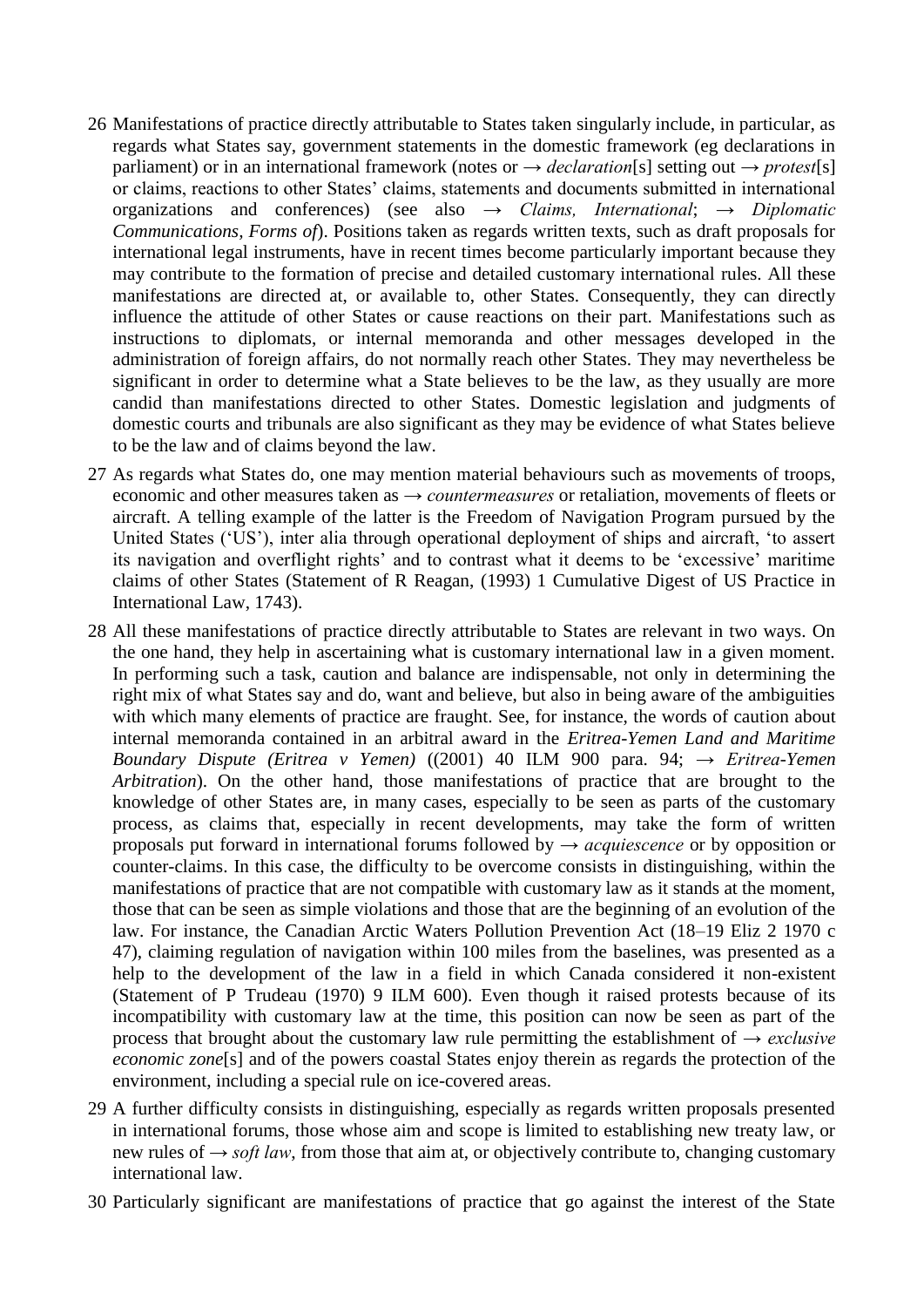from which they come, or that entail for them significant costs in political, military, economic or other terms, as it is less likely that they reflect reasons of political opportunity, courtesy etc.

# **(b) Practice of which State Organs?**

- 31 The organs of States whose contributions to practice are relevant are all the organs for whose behaviour States bear responsibility (*→ State Responsibility*). As with attribution of a wrongful act to the State, not only the executive, but also the legislative and judiciary powers of a State can, through what they say and do, contribute elements to that State's practice.
- 32 This coincidence between the organs whose wrongful acts are imputable to a State and those whose behaviour contributes to State practice that is relevant for determining the existence of a customary rule of international law is, however, just an approximation. In assessing the relevance and weight of specific manifestations of practice, the position of the State organ concerned is not unimportant. Statements by *→ heads of State*[s] or of government (*→ Heads of Governments and Other Senior Officials*) or by ministers of foreign affairs or of justice, for instance, may be recognized as carrying particular weight. Statements of delegates to technical conferences may be seen as carrying less weight than those of legal experts to conferences with a strong legal content. Statements of agents before international courts may be seen as expressing the view of the State they represent, while statements of counsel—even though they can be presumed to have been approved by the State's authorities—may be seen as containing a strong advocacy element that may not always represent the general view of the law of the State they defend.

### **(c) A Role for Non-State Actors?**

- 33 The attitudes of non-States actors (political movements, scholars, religious groups etc; *→ Non-Governmental Organizations*) cannot be considered as relevant practice as such directly partaking in the formation of customary international law. The perception of these actors of what is permitted and of what is prohibited to States in their relationship with other States, and their impact on public opinion, nevertheless influences the perception of governments and ultimately their *opinio juris.*
- 34 Certain rules of customary international have been considered as applicable as regards non-state actors: the rule on *→ self-defence* has been invoked against terrorists (*→ Terrorism*), rules of international humanitarian law (*→ Humanitarian Law, International*) have been considered applicable to irregular armed formations. The impact of such applicability on the practice of the non-State actors concerned may have an impact on the scope of application of the customary rules concerned.

# **(d) How General Must Practice Be?**

- 35 The practice relevant for establishing the existence of a customary international rule must neither necessarily include all States nor must it be completely uniform. Whatever oppositions of behaviour and of opinion there may have been in the formative stage of the rule, the existence at a given time of the rule requires that the generality of States consider the rule as binding. The generality of States does not necessarily include all States, and not necessarily all States explicitly, as non-opposition may qualify as acquiescence. It has been argued that this generality must include States representing the main legal, economic, and political orientations and geographical areas (*North Sea Continental Shelf Case [Dissenting Opinion of Judge Lachs]*).
- 36 The ICJ stated in the *North Sea Continental Shelf Case* at para. 74, that practice must be ‗both extensive and virtually uniform'. It also specified that it must include the practice 'of States' whose interests are specially affected' (ibid). While, for instance, it would be difficult to determine the existence of a rule on the  $\rightarrow$  *law of the sea* in the absence of corresponding practice of the main maritime powers, or of the main costal States, or, as the case may be, of the main fishing States, the silence of less involved States would not be an obstacle to such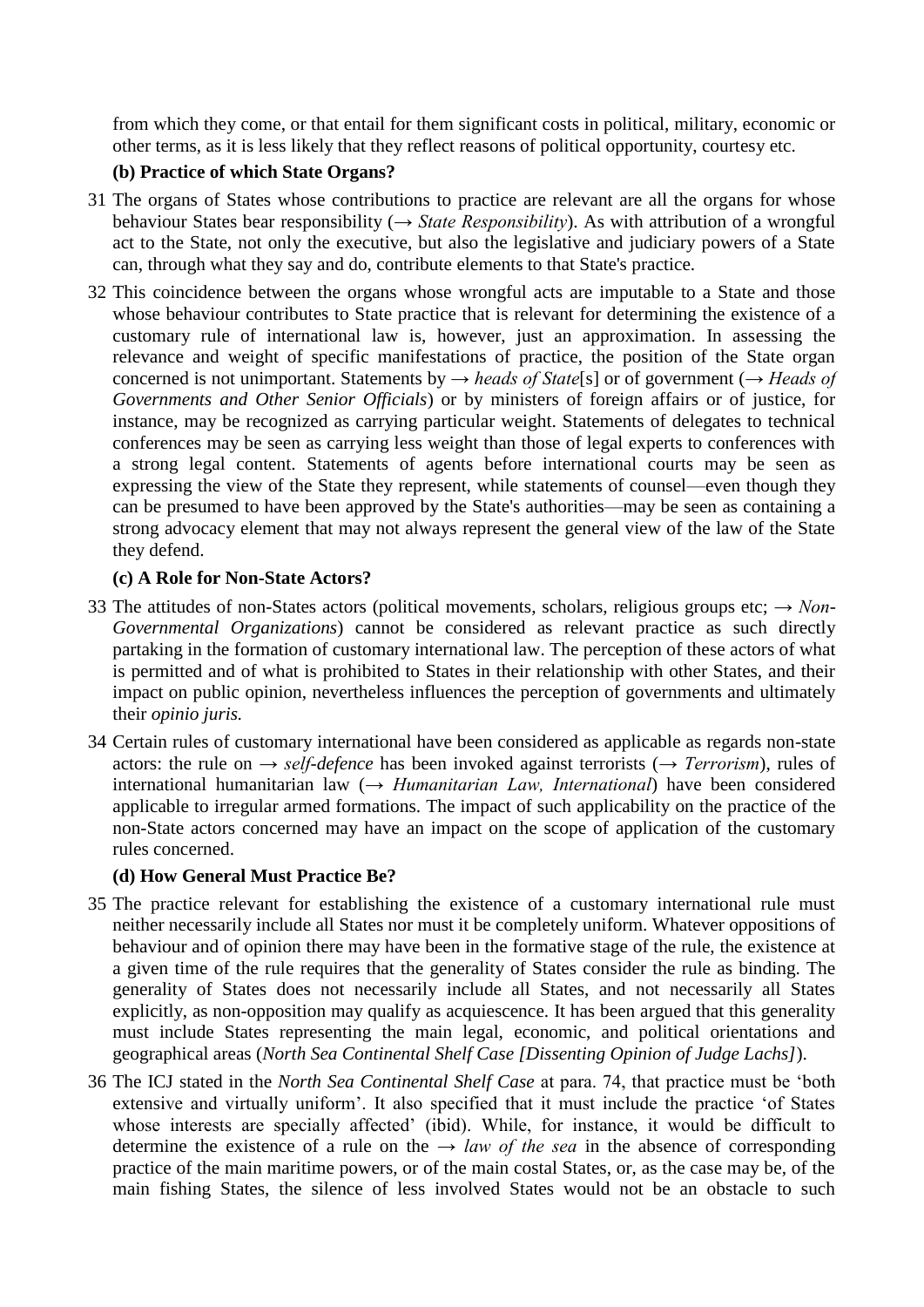determination. Similarly, rules on economic relations, such as those on foreign investment, require practice of the main investor States as well as that of the main States in which investment is made. The mention of the 'specially affected' States is often seen as alluding also to the *most important* States. Whether the practice of the most important States may alone, notwithstanding opposition, be sufficient to justify the formation of a customary rule is highly controversial.

- 37 As regards the need for uniformity, the ICJ stated in the *Nicaragua Case* at para. 186 that ‗it does not consider that, for a rule to be established as customary, the corresponding practice must be in absolutely rigorous conformity with the rule'. Consistency with the rule in general is sufficient, if conduct inconsistent with it is treated as a breach and not as an indication of a new rule. Invoking exceptions or justifications for conduct that appears inconsistent with the rule, independently of their well-foundedness, 'confirm[s] rather than weaken[s] the rule' (ibid).
- 38 In the light of these considerations, as general practice but not practice of all States is needed, existing customary law is binding on new States. In fact, new States comply with most customary rules notwithstanding that, at the beginning of their existence, in some cases, they have held the contrary view, arguing that they had not been involved in the formation of customary international law. They have, nonetheless, developed positions and attitudes aiming at, and sometimes succeeding in, modifying certain existing rules and establishing others. Their participation in major endeavours to codify international law has also helped to develop their practice and involvement in the customary process.
- 39 Persistent objection to the formation of a customary rule of international law may, according to the majority (but far from unanimous) view, have the effect of excluding the objecting party from the subjective scope of a general rule that has nonetheless come into existence. Cases quoted are, however, not entirely persuasive and in most cases attempts at using the *→ persistent objector* technique have not succeeded in making the new rule inapplicable to the objecting State.
- 40 While customary international law rules normally apply to all States, and the expression ‗general international law' can be used as synonymous with ‗customary international law', in some cases, the existence of particular (in general regional or local) customary international rules (*→ Regional International Law*), may be ascertained through the practice of a limited number of States (even of two). These rules correspond to a restricted community of States and, in determining their existence, supporting practice of all these States must be ascertained. Particular customary rules have been discussed by the ICJ in the *Asylum Case (Colombia/Peru) (Merits)*, denying the right of Colombia to qualify asylum on the basis of an alleged regional customary law rule applicable to Latin-American States ([1950] ICJ Rep 266 para. 276); and in the *→ Right of Passage over Indian Territory Case (Portugal v India) (Merits)*, where the court found that right of passage was based on practice 'accepted as law' by the two parties ([1960] ICJ Rep 6 paras 39–40).

### *3. Practice of States Taken in Groups*

#### **(a) Joint Action, Statements and Declarations**

41 Sometimes States intervene in the customary process jointly or separately in a co-ordinated way, considering that what they do and say may have a particular weight in the formation, or precise determination of the contents, of a customary international rule. For example, in 1989 the US and the Soviet Union issued a joint statement underscoring that the provisions of the United Nations Convention on the Law of the Sea of 1982 'in respect to traditional uses of the sea, generally constitute international law and practice and balance fairly the interests of all States', and submitted to all States their 'uniform interpretation' of these rules (Union of Soviet Socialist Republics—United States: Joint Statement with Attached Uniform Interpretation of Rules of International Law Governing Innocent Passage (1989) 28 ILM 1444).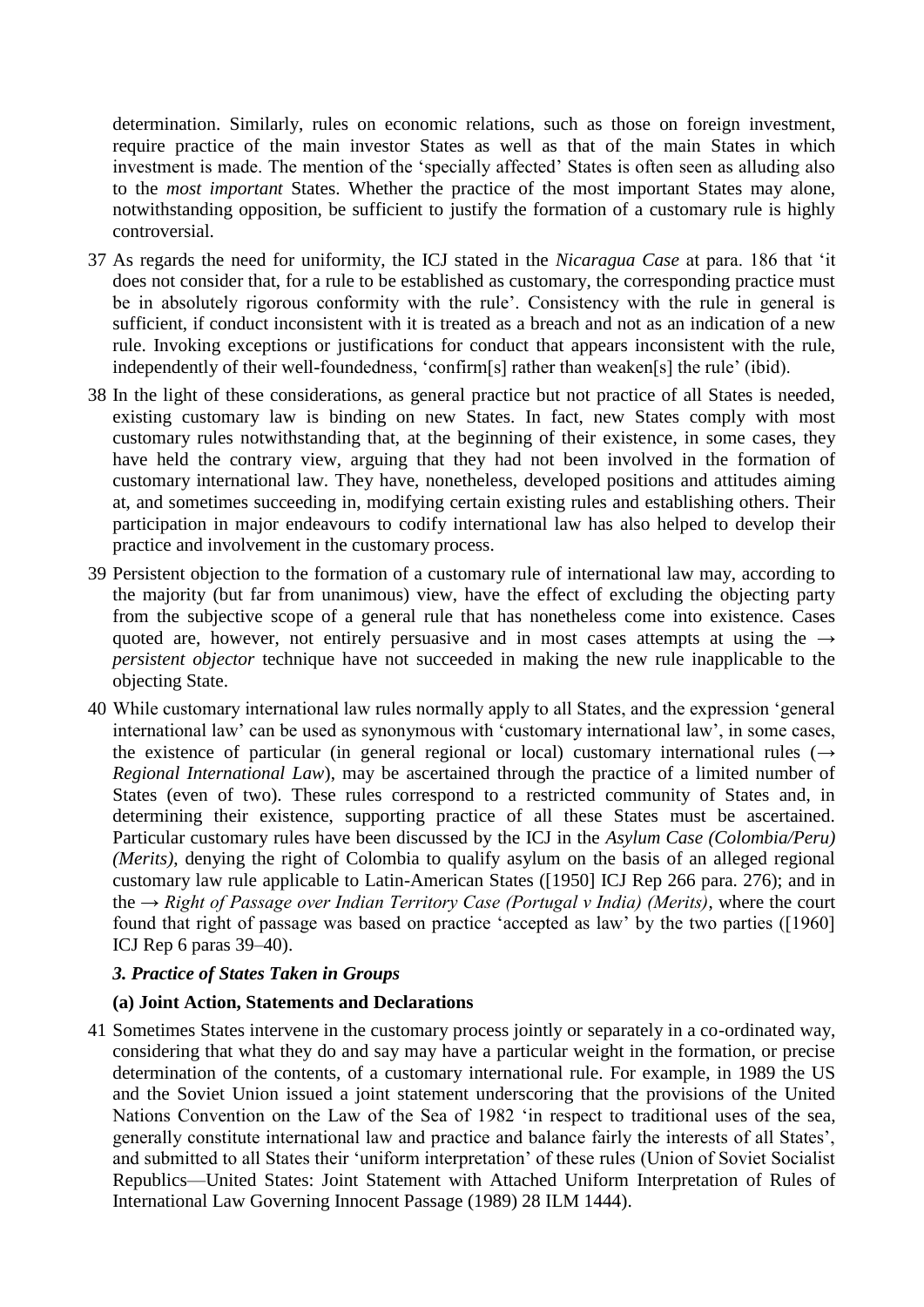- 42 Joint or co-ordinated positions having a bearing on customary law are often issued by the Member States of the European Community and Union (see also *→ European Community and Union Law and International Law*). With the Council Resolution of 3 November 1976 on Certain External Aspects of the Creation of a 200-Mile Fishing Zone in the Community ([1981] OJ C105/01), they have contributed to the formation of the customary rule permitting the extension to 200 miles of the coastal State's maritime sovereign rights and jurisdiction. A number of times, through the State exercising the Presidency of the Council, they have lodged protests, or submitted requests for clarification, as regards legislation, or other action, taken by third States in particular in the field of the law of the sea. Similarly, they have, separately, but in a concerted way, objected to a declaration made by Brazil to the 1988 Vienna Convention on Illicit Traffic in Narcotic Drugs stating that it went ‗further than the rights accorded to the coastal State by international law', with the result that the declaration, made upon signature, was not repeated at ratification (see also *→ Treaties, Declarations of Interpretation*).
- 43 Declarations and statements made, or documents submitted, on behalf of groups of States (such as the  $\rightarrow$  *Group of 77*, the European Union and its Member States etc), in the framework of international organizations, or conferences, may also contribute to the density of State practice and to its rapid development.

#### **(b) Certain Resolutions of United Nations Organs**

- 44 Certain resolutions of the UN General Assembly, in particular those setting out declarations of principles, may be considered as relevant, especially when adopted by *→ consensus*, in order to ascertain the *opinio juris* of the States adopting them. In assessing their significance, caution is particularly necessary, as States often participate in the adoption of these resolutions in view of the fact that they are not binding. Declarations made upon adoption may also give indications relevant for assessing their significance. Caution is also necessary to distinguish provisions that can be considered as evidence of *opinio juris* from those expressing the will to introduce new rules.
- 45 In the *Nicaragua Case* at para. 188, the ICJ stated that ‗*opinio juris* may*,* though with all due caution, be deduced from, *inter alia,* the attitude of the Parties and the attitude of States towards certain UNGA resolutions'. In *Legality of the Threat or Use of Nuclear Weapons (Advisory Opinion*) ([1996] ICJ Rep 226 para. 70), the ICJ stated that these resolutions 'can, in certain circumstances, provide evidence important for establishing the existence of a rule or the emergence of an *opinio juris*' (see *→ Nuclear Weapons Advisory Opinions*). The relevant aspects are 'its content and the conditions of its adoption' (ibid). Moreover, 'a series of resolutions may show the gradual evolution of the *opinio juris* required for the establishment of a new rule' (ibid). In a number of more recent cases the ICJ supported its statement that certain rules are customary by quoting one or more UN General Assembly resolutions, eg in the judgment on *Armed Activities in the Territory of the Congo Cases* (at para. 244) as regards permanent sovereignty on natural resources (*→ Natural Resources, Permanent Sovereignty over*; see para. 20). The *→ Iran-United States Claims Tribunal* synthesized the view prevalent in international *→ arbitration* tribunals as follows: ‗United Nations General Assembly resolutions are not as such binding upon States and generally are not evidence of customary law. Nevertheless, it is generally accepted that such resolutions in certain specified circumstances may be regarded as evidence of customary international law or can contribute—among other factors—to the creation of such law' (*Sedco Case* (1986) 25 ILM 629 para. 33).
- 46 The *→ Institut de Droit International* (‗IDI') Cairo Resolution of 1987 distinguishes ‗lawdeclaring' resolutions from 'law-developing' resolutions (The Elaboration of General Multilateral Conventions And of Non-contractual Instruments Having a Normative Function or Objective, [IDI, 17 September 1987] <http://www.idiiil.org/idiE/resolutionsE/1987\_caire\_02\_en.PDF> [15 February 2007]), and indicates various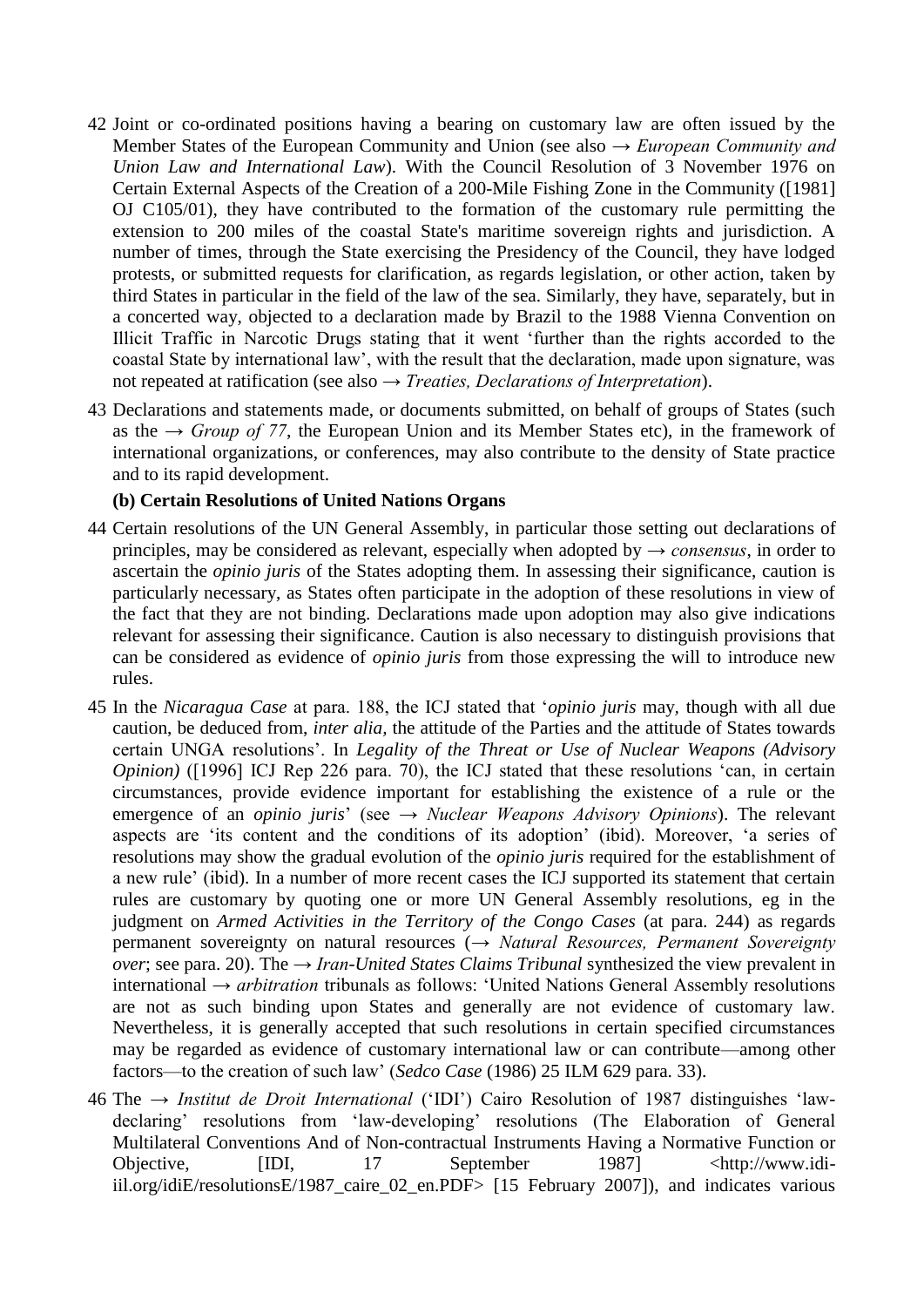elements as relevant in order to classify a specific resolution in one of these categories and for assessing its authority. These are: the intent and expectations of the parties, the respect for procedural standards and requirements, the text, the extent of support, the context of the elaboration of the resolution, and the implementing procedures provided by it.

#### **(c) Treaties**

- 47 Treaties are generally mentioned as elements of the practice of States relevant for the customary law process and for determining the existence of a customary international law rule. There is no doubt that treaties concluded with the purpose of codifying or progressively developing international law have an important function from this point of view (see *→ Codification and Progressive Development of International Law*). We shall revert to them later (paras 60– 76below). The role of other treaties is important but ambivalent.
- 48 The fact that certain obligations are assumed in treaties by a number of States broadens the amount of law that binds States and thus may be seen as relevant for determining what is the law generally considered as binding. Still, in assuming treaty obligations, States often accept limitations to their *→ sovereignty* that they deem would not be applicable to them under general international law.
- 49 As illustrations of such ambivalence, one may consider that the existence of numerous treaties in which States grant immunities to each other's diplomats confirms the existence of a corresponding rule of customary international law  $(\rightarrow Immunity, Diplomatic)$ , while the existence of numerous treaties in which coastal States grant to other States the right to fish in their coastal waters is evidence that the contracting States assume that, without such treaties, fishing in those waters would not be allowed under customary law (*→ Fisheries, Coastal*). In these cases the ambiguity can easily be solved in the light of the general context of international law, in other cases it remains, so that obligations, even assumed in numerous treaties, are not helpful for determining the existence or content of an customary international law rule. For instance, the practice of *→ lump sum agreements* after nationalization of foreign property can, in the view of the Iran-United States Claims Tribunal, ‗be so greatly inspired by non-judicial considerations, eg, resumption of diplomatic or trading relations, that it is extremely difficult to draw from them conclusions as to *opinio juris*, ie, the determination that the consent to this settlement was thought by the States involved to be required by international law' (*Sedco Case* at para. 33).

#### *4. Practice of International Organizations*

- 50 As subjects of international law, intergovernmental organizations participate in the customary process in the same manner as States. Ascertainment and assessment of such participation and of its relevance must, nevertheless, be made with particular caution: firstly, because of the limited scope of the competence of the organizations, and, secondly, because it may be preferable to consider many manifestations of such practice, such as resolutions of the UN General Assembly, as practice of the States involved more than of the organizations.
- 51 Nevertheless, on legal subjects that are directly relevant to their participation in international relations, the practice of international organizations is particularly abundant and significant. This applies, in particular, to the law of treaties concluded with or between international organizations (*→ International Organizations or Institutions, External Relations and Cooperation*), the law of international responsibility of international organizations (*→ International Organizations or Institutions, Responsibility and Liability*), or the law of succession between international organizations (*→ International Organizations or Institutions, Succession*). In the consultative opinion on the *Interpretation of the Agreement of 25 March 1951 between the WHO and Egypt (Advisory Opinion)* ([1980] ICJ Rep 73), the ICJ seems to deduce from the practice of agreements between States and organizations customary rules concerning rights and obligations of the organization and of the host State (see also *Separate*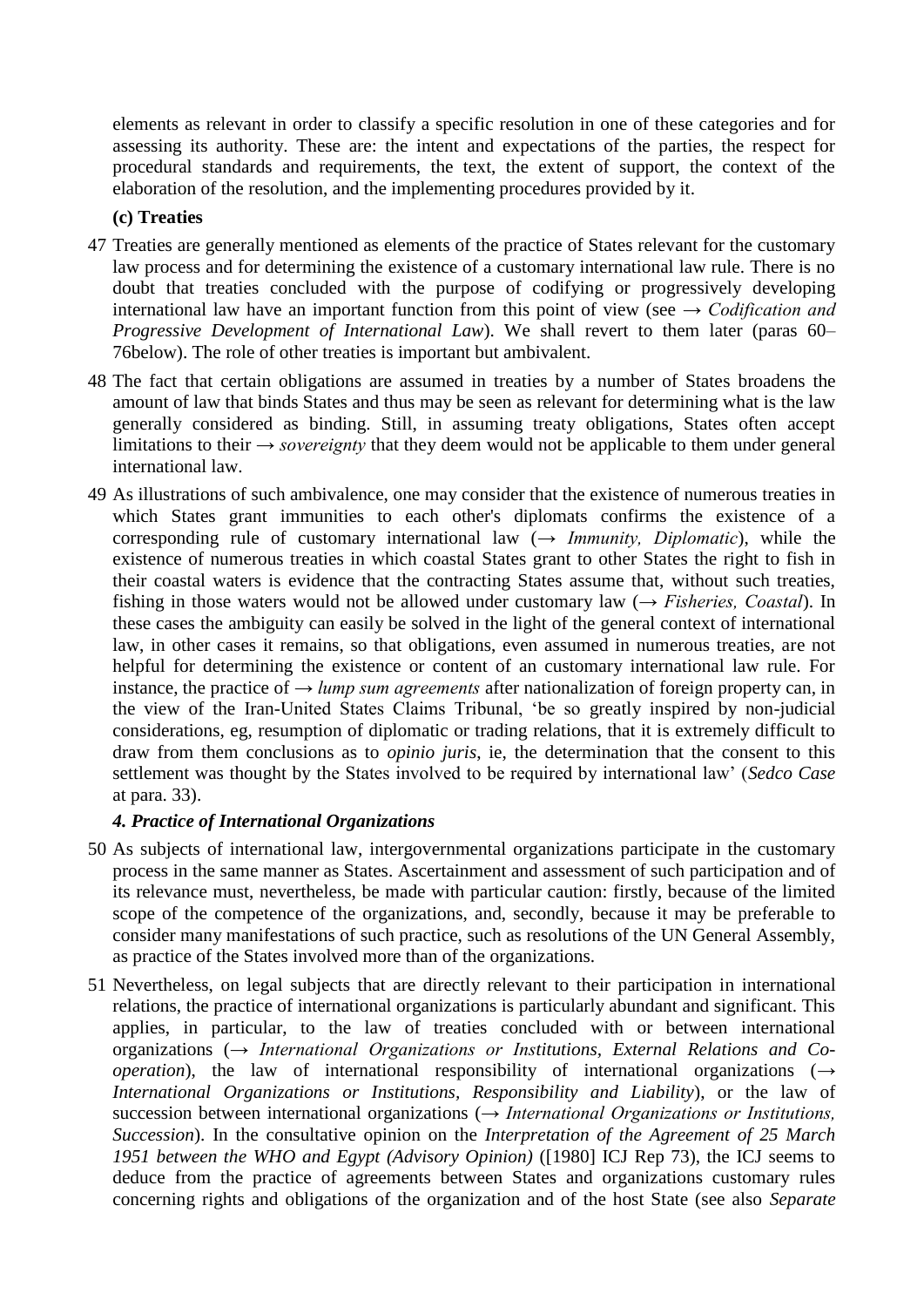*Opinion of Mosler and Separate Opinion of Judge Ago*). Also significant is the practice concerning membership of international organizations as regards general rules on the requirements for statehood and the law of State succession (*→ International Organizations or Institutions, Membership*; *→ State Succession in Treaties*).

52 When, as in the case of the European Communities, the international organization replaces, in whole or in part, its Member States in international relations, its practice may be relevant in broader areas. Thus it is that the practice of the European Community is relevant in fields such as economic relations, the law of human rights, the law of the sea, and environmental law. The European Court of Justice (and the Court of First Instance) have on many occasions referred to customary international law rules (*→ European Communities, Court of Justice [ECJ] and Court of First Instance [CFI]*).

### *5. Judgments of International Courts and Tribunals*

- 53 As the authority of international courts and tribunals to settle a dispute between States derives from agreement of the States involved, judgments of such courts and tribunals may be seen, indirectly, as manifestations of the practice of the States that have agreed to confer on them such authority and the mandate to apply international—including customary—law.
- 54 Decisions of international courts and tribunals are, however, much more important than that. International courts and tribunals, and in particular the ICJ, are fully aware that their task is not only that of settling the disputes submitted to them, but also that of determining the contents of international law. States share this point of view. Ascertaining customary law, together with the interpretation of treaties, is central in the work of international courts and tribunals. Courts and tribunals are the sole organs that can perform such a task with technical expertise and with an independent, impartial outlook. Suffice it to recall the requirements for election to the ICJ in Art. 2 ICJ Statute.
- 55 The importance of decisions of international courts and tribunals is greater than what emerges from Art. 38 (1) (d) ICJ Statute which indicates such decisions only as 'subsidiary means for the determination of rules of law'. Although for decisions of international courts and tribunals there is no rule of *→ stare decisis*, courts and tribunals tend to rely on their precedents, and States and pleaders expect them to do so. Moreover, international courts and tribunals can assess the existence and contents of customary rules on the basis of an unparalleled amount of materials, of which they dispose because of the high technical quality of the judges and of the registries, and also because of the detailed nature of written and oral pleadings, through which States parties to the dispute present, through experienced counsel, the relevant materials, very often unearthed from archives for the purpose of the case
- 56 The ICJ has insisted that its role is to ascertain the existence of international law rules, not to create them. In the *Fisheries Jurisdiction Case (United Kingdom of Great Britain and Northern Ireland v Iceland) (Merits)* [1974] ICJ Rep 3 para. 53, it stressed that 'the Court, as a court of law, cannot render judgment *sub specie legis ferendae*, or anticipate the law before the legislator has laid it down' (*→ Fisheries Jurisdiction Cases [United Kingdom v Iceland; Federal Republic of Germany v Iceland]*). In its *Nuclear Weapons Advisory Opinion,* although with its usual caution, the court has stated, however, the terms of the broader task it considers it has to perform. In rejecting the argument that to answer the question submitted to it would be tantamount to engage in legislative activity, the court, while underlining that ‗it states the existing law and does not legislate', stressed that 'this is so even if, in stating and applying the law, the Court necessarily has to specify its scope and sometimes note its general trend' (at para. 18).
- 57 What the court does, or at least is ready to admit it does, to contribute to the development of international unwritten law may be encompassed under the rubrics of specifying the scope of the law and of taking note of its general trend. In fact, the role performed by the ICJ often goes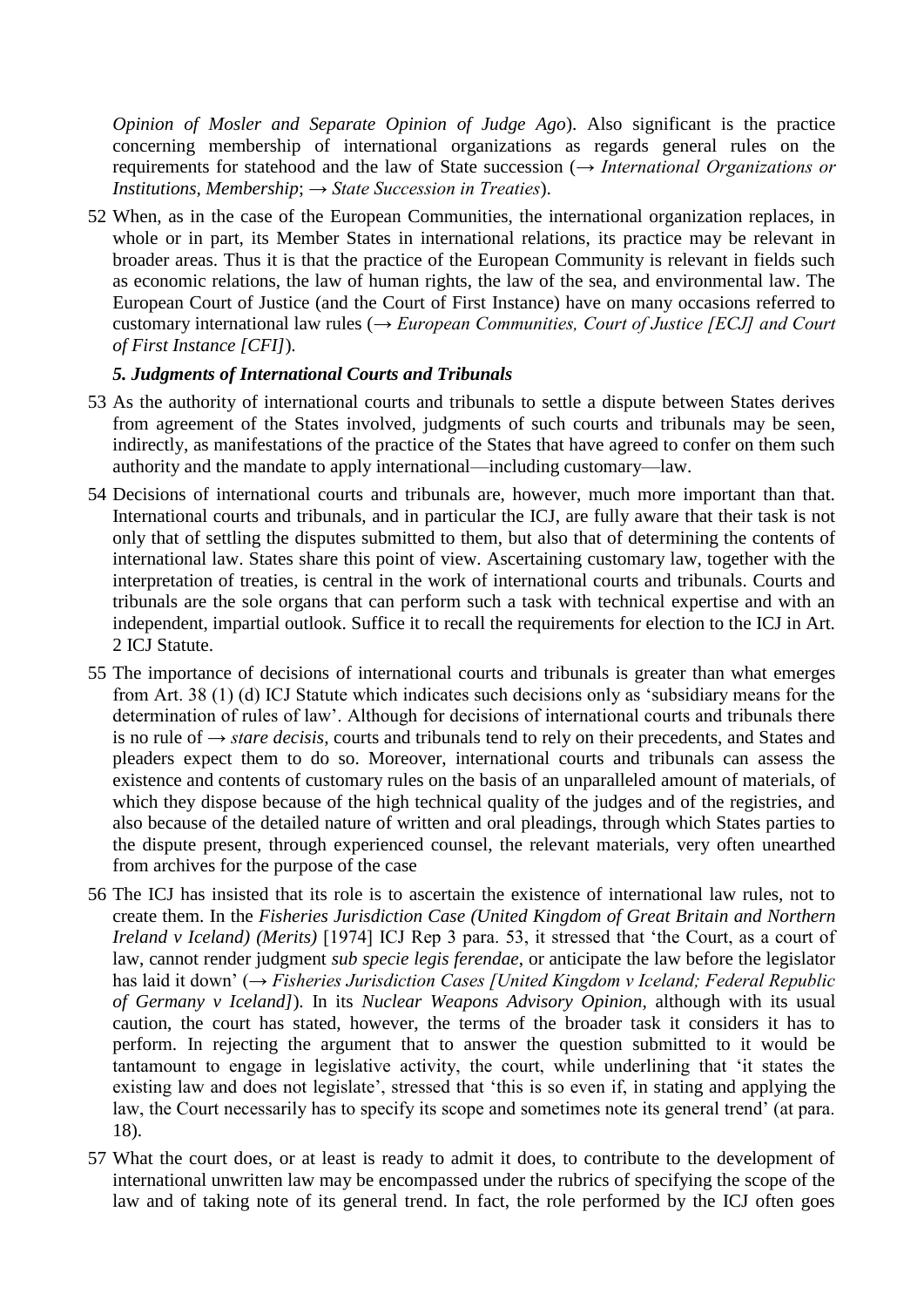beyond the mere stating of existing customary law. By stating what is implied in existing rules and extracting general principles from such rules, the ICJ has developed important chapters of international law, such as the law of delimitation of maritime areas and the law of effective nationality, and added density to many other areas of the law. In doing so the court deploys a relevant amount of creativity, adopting in many cases an inductive approach that contrasts with the deductive process it describes as appropriate for determining the contents of customary international law.

- 58 The loss of contact that can be seen in many judgments of the ICJ between the ascertainment of the existence of a customary rule in the context of Art. 38 (1) (b) ICJ Statute and the rule applicable to such process, has been seen as an indication of arbitrariness—or 'violence'—that contributes to the loss of legitimacy of customary rules (Chigara). This negative assessment seems to be based only on judicial determination of customary rules, not taking into account that such judicial determination is not sustainable without the formation of a broader conviction involving the generality of subjects of international law, in which the possibility of consistent objections may be relevant. The remedies proposed, consisting of increasing transparency of the process of judicial determination of the existence of customary rules by clarifying the values that influence such determination, while unobjectionable, seem either far from being new, as they consist of what legal scholars have been trying to do for centuries, or naïve, as they would imply a rewriting of Art. 38 ICJ Statute.
- 59 During the last few decades a number of international courts and tribunals have become active, sometimes dealing with disputes between States, in other cases with human rights or *→ international criminal law*, sometimes universal in scope, sometimes regional. All these tribunals apply international law, so their decisions are relevant for determining the contents of customary law. In the huge development of the corpus of international judicial decisions brought about by this phenomenon , there is a possibility that different tribunals may endorse divergent views about the existence or contents of customary rules. According to some, such divergent views might endanger the unity of international law (*→ Fragmentation of International Law*). In fact, divergences of this kind have been very rare and of limited scope. International courts and tribunals—with the exception of the ICJ, which seems reluctant to rely on or quote decisions of existing permanent judicial bodies—very often rely on each other's decisions, and especially on those of the ICJ, thus strengthening the authority of the judicial component of international practice. International law, in particular customary international law, has been enriched by many decisions in fields such as international criminal law and human rights law.

#### *6. Codification of International Law and Customary Law*

#### **(a) General: Notion and Forms of Codification**

- 60 Codification is the process through which legal rules appearing in disparate and non-systematic form, and sometimes having different scope of application, are expressed in written and systematic form and given a measure of authority. In international law, codification consists of the expression in written form of customary rules, while the added authority appertaining to such new written rules depends on the instrument in which they are incorporated.
- 61 When codification is a scholarly exercise, its results as, for instance, the resolutions of the IDI and of the  $\rightarrow$  *International Law Association (ILA)*, have no added legal authority, even though their technical quality may be such that they can be utilized as subsidiary elements of practice as the ‗teachings of the most highly qualified publicists' mentioned in Art. 38 (1) (d) ICJ Statute (*→ Teachings of the Most Highly Qualified Publicists [Art. 38 (1) ICJ Statute]*).
- 62 A different, very recent and particularly authoritative example of codification conducted without direct participation of States is the study of Customary International Humanitarian Law conducted by the *→ International Committee of the Red Cross (ICRC)* with the collaboration of leading experts and researchers of all continents published in 2005 (JM Henckaerts and L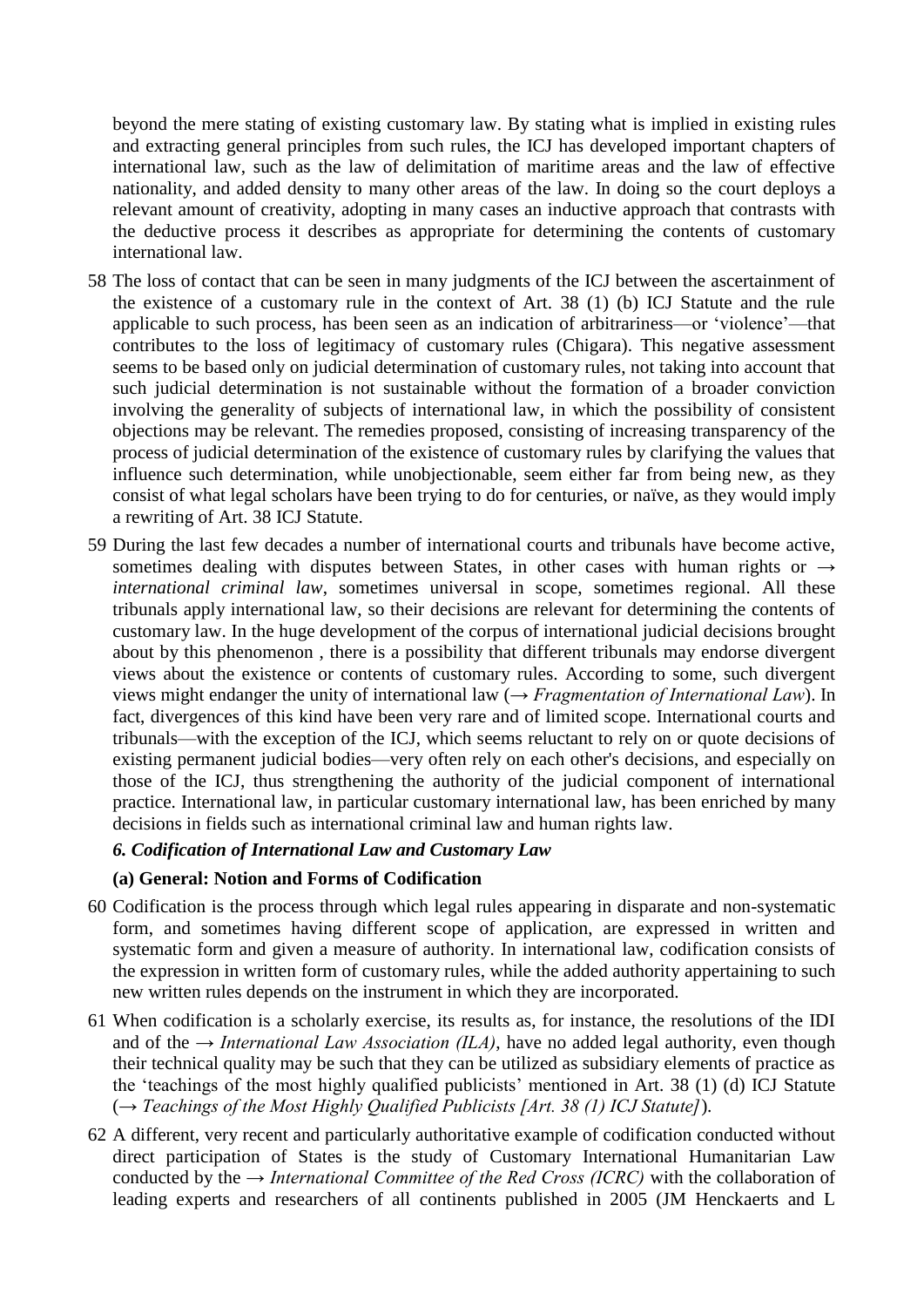Deswald-Beck [eds]). The same can be said about the San Remo Manual on the International Law Applicable to Armed Conflicts at Sea (see *→ Naval Warfare*), elaborated, on an unofficial basis, by a group of experts in positions of authority in the respective countries. The particular status of the experts participating and the support of the ICRC make it possible to see in these forms of codification something in between private scholarly codification and codification by States.

- 63 When the exercise is conducted by States, the results may be soft-law instruments, such as declarations of the UN General Assembly, or drafts adopted by the *→ International Law Commission (ILC)* and recommended to the attention of States by the UN General Assembly, or treaties, which may be based on the work of the ILC or negotiated by States without the benefit of such work and which may be in force or not, and which, if in force, may have many or few contracting parties. While treaties in force are binding, the other results mentioned are not. On the other hand, the binding character of treaties in force is limited to the contracting parties.
- 64 From the viewpoint of customary law, however, the legal effect of the instruments in which the result of the codification process is contained, although not irrelevant, is not as important as the weight of the codification process and of its results as an element of practice contributing to the formation of customary rules and useful in the determination of the existence of such rules.

#### **(b) Impact on Customary Law of the Codification Process**

- 65 The codification process in which States engage in the framework of the *→ United Nations (UN)*, with or without the contribution of the ILC, is a powerful machine to unearth existing but unknown or little known practice and to stimulate the production of new practice. To support the work of the ILC, and of its Special Rapporteurs, the UN Secretariat (*→ United Nations, Secretary-General*) usually prepares studies of practice, utilizing published materials and also material, published or not, submitted by States that are so requested by the Secretariat. The ILC, through the UN General Assembly, requests comments and points of view of States on the questions examined and on the drafts under preparation. Comments and points of view are also expressed by States in discussing the ILC reports at the UN General Assemblyor in the framework of codification conferences and other activities. These materials all constitute practice relevant for the formation of customary law and for the determination of existing rules. In examining such practice it is, nevertheless, important to keep in mind that in some cases it may express views on existing customary law, in other cases it may be a voluntary intervention in the customary process intended to influence its evolution, and in yet other cases it may be intended as a contribution to the mere elaboration of treaty rules. Whatever the intention, all these manifestations may have a weight in the customary process.
- 66 Results of the customary process that are not yet definitive, such as drafts, sometimes not even final drafts, elaborated by the ILC, or conventions not yet in force, have been considered by the ICJ and other international courts and tribunals as indicative of the existence and contents of customary rules and sometimes as decisive evidence thereof.
- 67 In some cases courts and tribunals have considered it possible to resort to the provisional result of the codification process provided that they became persuaded that such result ‗is binding upon all members of the international community because it embodies or crystallizes a pre-existing or emergent rule of customary international law' (so the ICJ in the *Case concerning the Continental Shelf [Tunisia/Libyan Arab Jamahiriya] [Merits]* [1982] ICJ Rep 18 para. 24; similarly, the arbitral award in *Differend concernant le Filetage á L'Interieur du Golfe du Saint-Laurent [Canada v France]* [1986] 90 Revue Générale de Droit International Public 713, 748). As regards the same convention pending entry into force, the ICJ in the *Gulf of Maine Case* stated that the fact that the convention was not in force and that a number of States did 'not appear inclined to ratify it' in no way detracted 'from the consensus reached on large parts of the instrument' and that provisions concerning the exclusive economic zone, 'even though in some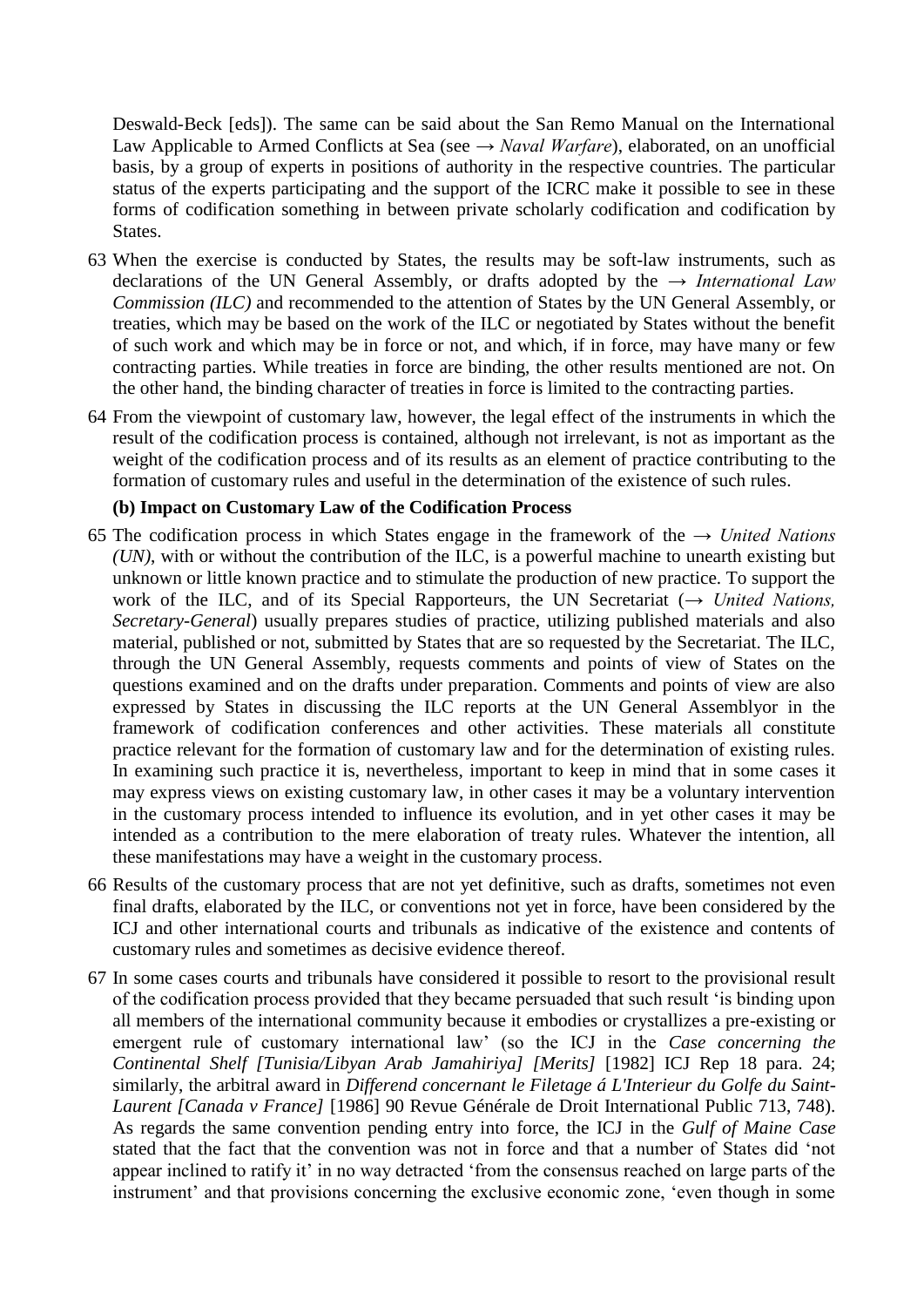respects they bear the mark of the compromise surrounding their adoption, may nevertheless be regarded as consonant at present with general international law on the question' (at para. 94). In other cases provisional results of codification work have been seen as evidence of customary law without further consideration of practice. So, in the *→ Gabčíkovo-Nagymaros Case (Hungary/Slovakia)(Merits)* ([1997] ICJ Rep 7), the ICJ stated that the requirements for invoking a state of necessity (*→ Necessity, State of*) set out in the articles on State responsibility adopted on first reading by the ILC 'reflect customary international law' (at para. 52), followed by the International Tribunal for the Law of the Sea ('ITLOS') in *The M/V "SAIGA" (No 2) Case (Saint Vincent and the Grenadines v Guinea)* [1999] ITLOS Rep 10 paras 133–34.

#### **(c) Impact on Customary Law of the Results of the Codification Process**

- 68 Art. 13 (1) (a) United Nations Charter *→ United Nations Charter* (‗UN Charter') indicates as a subject for studies and recommendations of the UN General Assembly 'encouraging the progressive development and codification of international law and its codification'. Art. 15 Statute of the ILC ('ILC Statute') clarifies that 'codification' means 'the more precise formulation and systematization of rules of international law in fields where there already has been extensive State practice, precedent and doctrine', while 'progressive development' means ‗the preparation of draft conventions on subjects which have not yet been regulated by international law or in regard to which the law has not yet been sufficiently developed in the practice of States'. The distinction has been taken to mean that codification consists of drafting existing rules of customary international law, while progressive development consists of the drafting of rules in areas where customary law is scarce or non-existent. In the early conventions based on drafts of the ILC, States tried to keep to this distinction. So, one of the four Geneva Conventions on the Law of the Sea adopted in 1958 on the basis of a draft of the ILC, that on the *→ high seas*, states in its *→ preamble* that it aims at the codification of the relevant rules of international law, while no such indication is given as regards the other three.
- 69 Further experience in the codification process has shown that the distinction is difficult to maintain as regards broad areas of the law, and that, even as regards specific provisions, to determine correspondence with customary rules requires very accurate assessment of international practice. Moreover, the very fact of expressing a rule in written form requires interpretation of the language used, a problem that does not exist as regards customary rules and introduces a difference between the two, even when pure codification is intended.
- 70 The ILC has not insisted on distinguishing in its work between 'codification' and 'progressive development'. In the field of international humanitarian law, however, the importance of a clear determination of existing customary rules has had as a consequence that the study on Customary International Humanitarian Law conducted by the ICRC (see para. 62 above) concentrated on determining the existence of such rules, without engaging in progressive development. The above-mentioned San Remo Manual on the International Law Applicable to Armed Conflicts at Sea has tried to remain faithful to the distinction, as its purpose was to draft a 'restatement' of contemporary rules 'together with some proposals for progressive development'.
- 71 The ICJ, confronted with concrete cases in which it had to determine whether a State not bound by a codification convention was bound by a customary rule corresponding to the relevant provision of the convention, probably keeping in mind Art. 38 *→ Vienna Convention on the Law of Treaties (1969)* ('VCLT') which accepts the possibility of 'a treaty becoming binding upon a third State as a customary rule of international law, recognized as such', developed the distinction set out in the ILC Statute by clarifying the impact that 'progressive development' may have on customary international law. According to the ICJ, a rule ‗enshrined in a treaty may also exist as a customary rule, either because the treaty ha[s] merely codified the custom, or caused it to "crystallize" or because it ha<sup>[s]</sup> influenced its subsequent adoption' (*Nicaragua Case* at para. 177; see also *North Sea Continental Shelf Case* at paras 63, 68–73). In the view of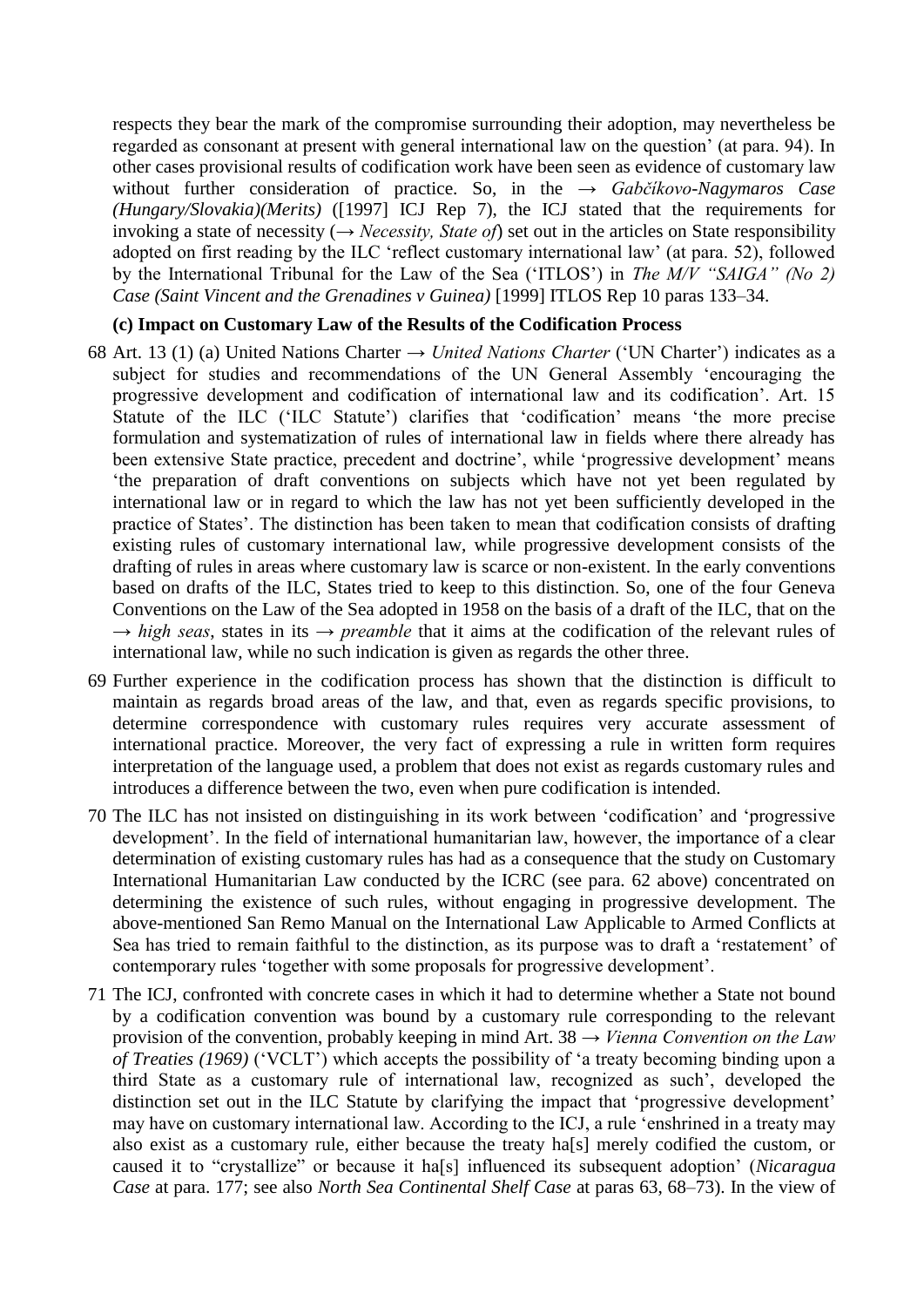the ICJ, conventional law, and especially that resulting from codification activities, may 'codify' customary rules giving them a written form, it may 'crystallize' an emerging rule in the sense that the fact that such rule is adopted in a codification convention adds to the practice the still missing element necessary to consider the emerging rule as customary, and may generate new customary law by constituting an element of practice that contributes to the formation of a new customary rule. Of course, a rule in a codification convention may also remain, or become, because of further evolution of customary law, merely conventional. The distinction drawn by the ICJ can apply also to codification set out in instruments different from treaties in force, such as draft conventions, articles adopted by the ILC, resolutions and other soft-law instruments (paras. 65–67 above). As seen above (see para. 46), a similar distinction has been proposed by the IDI between 'law declaring' and 'law-developing' resolutions.

### **(d) Authority of Codification Results in International Adjudication**

- 72 International courts and tribunals have often referred to codification conventions or other instruments in order to support, in whole or in part, the assertion that a certain rule belongs to customary international law. As remarked above, in their view the fact that the relevant conventions or other instruments are in force or even are still in draft form is not decisive.
- 73 Cases are numerous and a full listing does not seem necessary. Suffice it to recall, as an example, that the ICJ, followed by other tribunals, including the *→ World Trade Organization (WTO)* Appellate Body (*→ World Trade Organization, Dispute Settlement*), has stated that provisions of the VCLT concerning treaty interpretation reflect customary international law (eg the *Case concerning the → Territorial Dispute Case [Libyan Arab Jamahiriya/Chad]* [1994] ICJ Rep 4 para. 41; *Case concerning Oil Platforms [Islamic Republic of Iran/United States of America] [Preliminary Objection]* [1996] ICJ Rep 803 para. 23; *→ Oil Platforms Case (Iran v United States of America)*; *→ Maritime Boundary between Guinea and Guinea-Bissau Arbitration [Guinea v Guinea-Bissau] [Decision of 14 February 1985]* (1986) 25 ILM 252 para. 41; WTO *United States—Standards for Reformulated and Conventional Gasoline—Report of the Appellate Body* [29 April 1996] WT/DS2/AB/R). In most cases, as in those just quoted, the reference to a rule in a codification convention is seen as sufficient by the ICJ and by other tribunals to conclude that the rule reflects customary international law. In some cases the ICJ and other tribunals have, however, specified certain requirements or introduced cautionary formulations relevant for reaching or not the above-mentioned conclusion.
- 74 In the *North Sea Continental Shelf Case*, the ICJ specified at para. 64 that when reservations are permitted as regards a provision in a convention it can be inferred that such provision is not ‗declaratory of previously existing or emergent rules of law'. In examining when a conventional rule may generate a corresponding rule of customary law, the same judgment states that it should be 'of a fundamentally norm-creating character' (at para. 72) and also that 'a very widespread and representative participation to the convention' may suffice, even though 'the number of ratifications and accessions so far secured is, though respectable, hardly sufficient' (at para. 73).
- 75 In some cases, especially when referring to a group of conventional provisions, the ICJ has stated that the provisions can be considered 'in many respects' as a codification of customary international law. This is a cautionary limiting formulation. It would seem to serve the purpose to reserve for the future a finding that a specific provision included in those considered may not be declaratory of customary rules. In fact the ICJ never analyzes the 'respects' in which the articles quoted are or are not a codification of customary rules. This limiting formulation can be found, for instance, in *Legal Consequences for States of the Continued Presence of South Africa*  in Namibia (South West Africa) notwithstanding Security Council Resolution 276 (1970) *(Advisory Opinion)* ([1971] ICJ Rep 16 para. 94) as regards the conditions for terminating a treaty on account of a breach set out in Art. 60 VCLT (*→ South West Africa/Namibia [Advisory Opinions and Judgments]*). In the *Gabčíkovo-Nagymaros Case* the ICJ used the same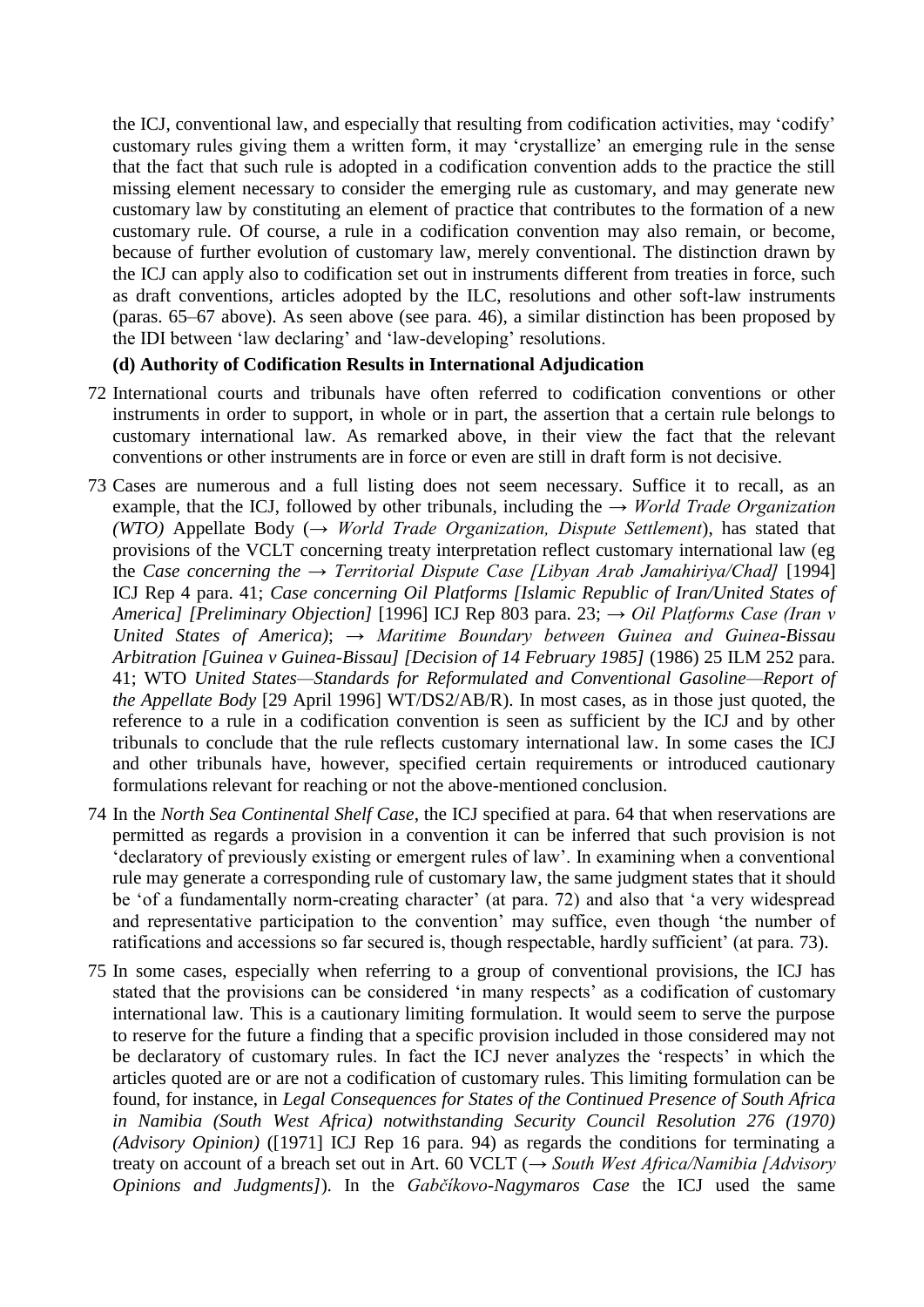formulation as regards Arts 60–62 VCLT (at paras 46 and 99) while as regards Arts 65–67 VCLT it was even more prudent, recalling that the parties to the case agreed that these provisions ‗if not codifying customary law, at least generally reflect customary international law' (at para. 109). Such prudence was called for, as in the judgment of 3 February 2006 on the *Armed activities on the territory of the Congo Cases* the court stated without elaboration that the rules contained in Art. 66 VCLT do not have customary law character (at para. 125).

76 Even though, as remarked above, the fact that the codification convention is or is not in force or that it has attracted many or few ratifications is not a decisive element as regards the determination of its correspondence to customary law, conventions that have obtained 'nearly universal acceptance' may in certain circumstances be seen as particularly indicative. The *→ Eritrea-Ethiopia Claims Commission* in its *Partial Award on Prisoners of War (Ethiopia's Claim 4)* (2003) 42 ILM 1056 stated that the Geneva Conventions I-IV (1949) 'have largely become expression of customary international law' and agreed with the view 'that rules that commend themselves to the international community in general, such as rules of international humanitarian law, can more quickly become part of customary international law than other types of rules to be found in treaties' (at 1062). The Commission qualified this statement by adding the following: ‗Whenever either Party asserts that a particular relevant provision of these Conventions should not be considered part of customary international law the burden of proof shall be on the asserting party' (at paras 30–32).

### *7. The Sources of Knowledge of Practice*

- 77 The determination of the existence of customary international rules and the knowledge of the process leading to such existence require knowledge of the manifestations of international practice. To obtain such knowledge is not an easy task in light of the high number of States and international organizations. Printed collections of State practice have been and are published in a number of States officially or by scholarly institutions. They often appear in the systematic form of digests or of yearly reviews. Some collections of diplomatic papers are also available. So are collections of treaties (such as the UN Treaty Series) and of the judgments and often of the written and oral pleadings of international courts and tribunals. Documents of international organizations are published and made easily available to States. Of particular importance is the publication, by the UN and other international organizations, of the documents concerning the process of codification of international law, including studies of practice prepared in connection with the process and views of States obtained on the various drafts.
- 78 It has been observed that the collections of State practice give an unbalanced view, as they concern the practice of the relatively small group of the main powers. While there is some truth in this observation, it must also be stressed that the main powers engage in relations with most other States, so that the practice of almost all States is, at least in part, reflected in these collections. Moreover, in recent times a number of collections and reviews of practice of smaller and third world States have begun to appear.
- 79 Unpublished practice, while it may have an impact on the incident it concerns, has reduced influence on the customary process as it remains unknown to most States. It may help in illuminating the attitude of the States concerned once it is made known, for instance when materials from archives are utilized before international courts and tribunals. Reluctance to make available manifestations of practice by a number of secretive States, both large and small, and selectivity as to the documents made available, reflect a political choice between the desire to avoid criticism and to make it easier to contradict previous practice, on the one hand, and the desire to exercise leadership and influence the customary process, on the other.
- 80 Important changes in the availability of manifestations of international practice have been brought about in recent times by electronic means of knowledge now widely available. Such means have made it possible for a very high number of States to make their practice accessible,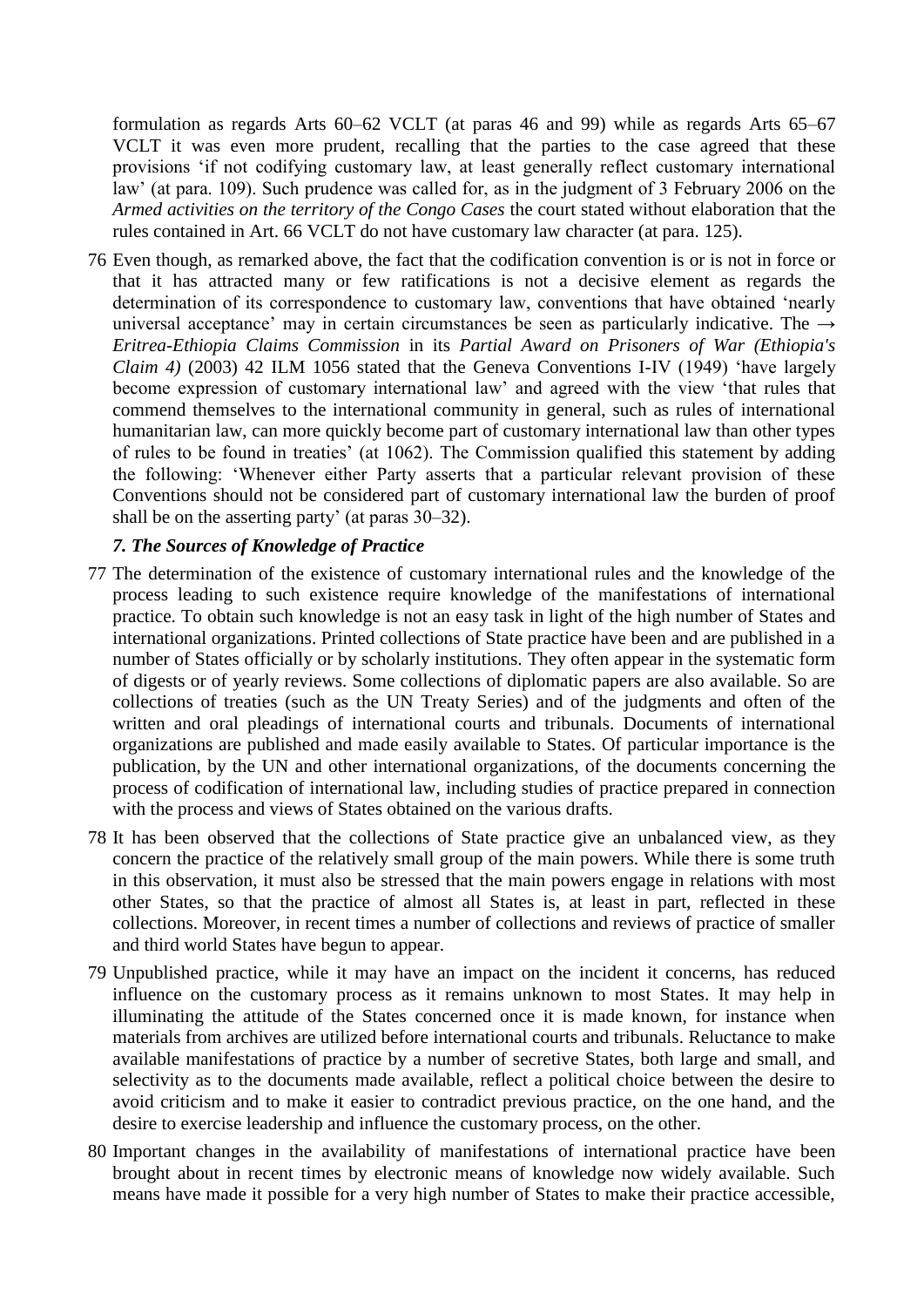remedying, at least as far as recent practice is concerned, the lack of balance of printed collections. They have also, admittedly only in part, made less acute the unfavourable position of those (government officials or scholars) who do not have access to the relatively few large and well organized libraries where the printed materials can be accessed. Lastly, electronic means have made practice available almost at the time the manifestations concerned come into being, thus eliminating the information gap existing between those States that have at their disposal well organized foreign services and other States, as well as most scholars.

#### **D. Various Kinds of Customary Rules**

- 81 Some distinctions between different kinds of customary international rules have already emerged in previous developments. As regards the manner in which the existence of customary international rules is determined, the distinction made by the ICJ between norms for ensuring co-existence and vital co-operation of the members of the international community and other customary rules must be recalled (paras 19–21 above). As regards the subjective scope of the application of customary international rules, the distinction between general and particular (or regional or bilateral) rules has also been made (see paras 35–40 above). Another kind of particular customary rules are the customary rules that emerge within an international organization, such as, for example, the rule according to which the abstention of a permanent member of the UN Security Council (*→ United Nations, Security Council*) does not preclude the adoption of a resolution (see *Legal Consequences for States of the Continued Presence of South Africa in Namibia [South West Africa] notwithstanding Security Council Resolution 276 (1970)* at paras 21–22).
- 82 As regards the subjects of international law on which customary international rules confer rights and obligations, the category of *erga omnes* rules has recently emerged. The ILC Draft Articles on Responsibility of States for Internationally Wrongful Acts (International Law Commission 'Report of the International Law Commission on the Work of its  $53<sup>rd</sup> Session'$  [23 April–1 June and 2 July–10 August 2001] UN Doc A 56/10) consider obligations—set out both in customary and treaty rules—that are 'owed to the international community as a whole' (Art. 48  $(1)$  (b) Draft Articles on Responsibility of States for Internationally Wrongful Acts). These rules include those customary rules in whose application all States, or the international community, have an interest, and whose violation creates claims for all States. This notion has been put forward in a well known passage of the *Case Concerning the Barcelona Traction, Light and Power Company, Limited (Belgium v Spain) (Merits)* ([1970] ICJ Rep 3; *→ Barcelona Traction Case*): '[A]n essential distinction should be drawn between the obligation of a State towards the international community as a whole, and those arising vis-à-vis another State. By their very nature the former are the concern of all States. In view of the importance of the rights involved, all States can be held to have a legal interest in their protection; they are obligations *erga omnes*' (at para. 32). The same notion had already been identified, albeit in relationship with a treaty that can nevertheless be considered as broadly corresponding to customary law—in *Reservations to the Convention on the Prevention and Punishment of the Crime of Genocide (Advisory Opinion)* ([1951] ICJ Rep 15; *→ Genocide Convention, Reservations [Advisory Opinion]*). More recently, the ICJ has stated that the principle of self-determination of peoples applies *erga omnes* (*East Timor Case [Portugal v Australia] [Merits]* [1995] ICJ Rep 90 para. 29; *Legal Consequences of the Construction of a Wall in the Occupied Palestinian Territory [Advisory Opinion]* [ICJ, 9 July 2004] <http://www.icj-cij.org/icjwww/idocket/imwp/imwpframe.htm> [15 February 2007], paras 155–59 and 163, *→ Israeli Wall Advisory Opinion [Legal Consequences of the Construction of a Wall in the Occupied Palestinian Territory]*).
- 83 As regards the relationship with treaty rules (and possibly with other customary rules), from practice and scholarly opinion emerges the notion of a particular category of customary rules: peremptory or  $\rightarrow$  *jus cogens* rules. These rules often, but not necessarily, coincide with rules creating *erga omnes* obligations. In the above quoted *East Timor Case* and the *Israeli Wall*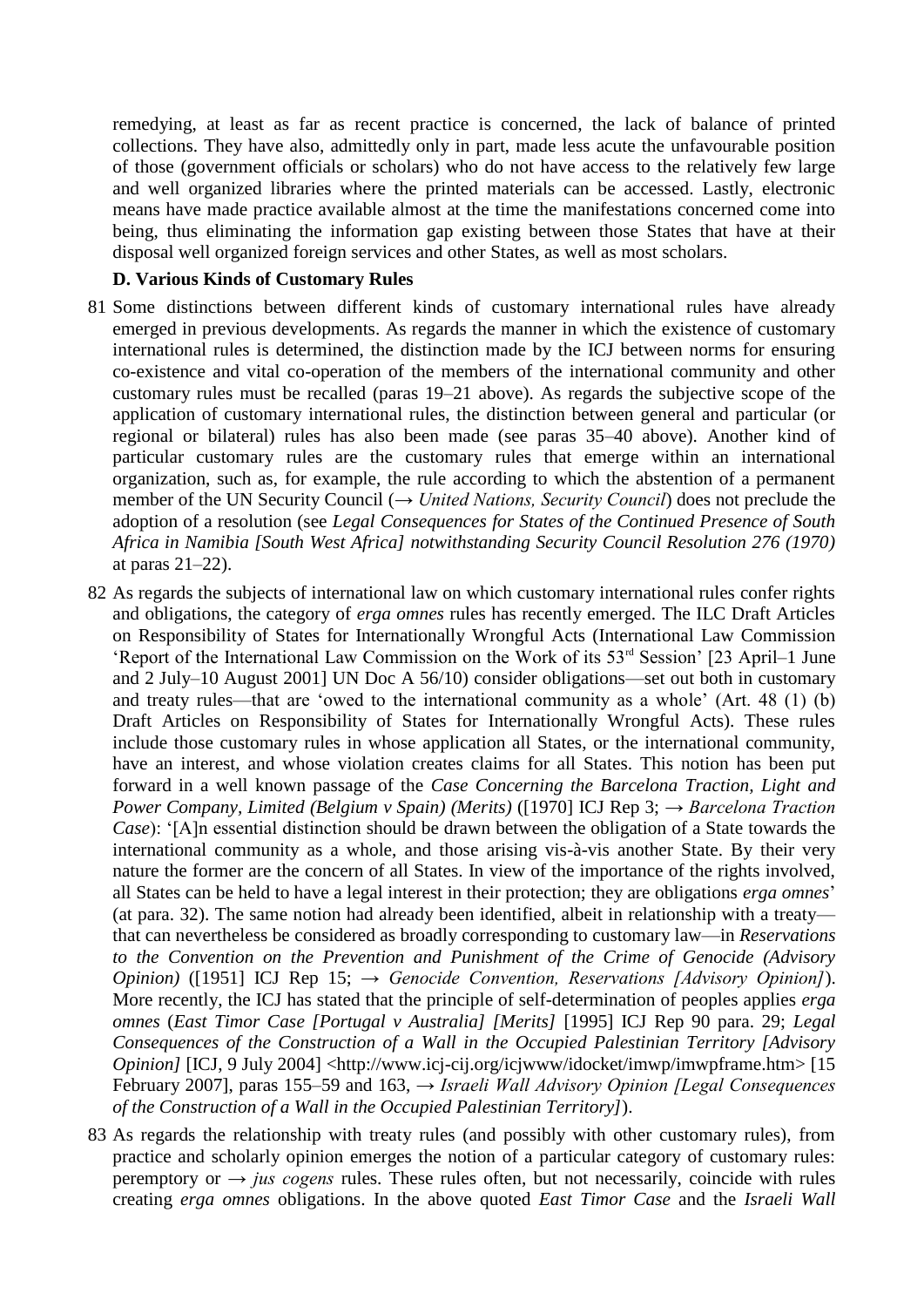*Advisory Opinion* the ICJ seems to prefer referring only to *erga omnes* obligations and to avoid references to *jus cogens.* Recently, however, in the judgment on jurisdiction on the *Armed Activities on the Territory of the Congo Cases* both notions are used (at para. 125; see para. 89 below).

### **E. Customary International Rules and Treaty Rules**

### *1. Co-existence of Customary and Treaty Rules*

- 84 The statement in the written form of a codification convention, or of the UN Charter, of a rule of customary law, even when the treaty rule is very widely ratified, does not eliminate the customary rule, which maintains its separate existence. In the *Nicaragua Case* the ICJ has made this point as regards the rule on non-use of force set out in the UN Charter: 'There are no grounds for holding that when customary international law is comprised of rules identical to those of treaty law, the latter "supervenes" the former, so that customary international law has no existence of its own' (at para. 177). The court went on to elaborate on the reasons why identical customary and treaty norms 'retain a separate existence' (at para. 178). These reasons have to do with possible differences as to applicability, interpretation, and the organs competent to verify implementation.
- 85 It may happen that the customary law rule changes under the influence of practice and that the coincidence between the treaty and the customary rule that existed when the treaty rule was adopted disappears with the passing of time. This was probably the case of a number of rules set out in the Geneva Conventions on the Law of the Sea of 1958, which were made obsolete by the wave of divergent opinion held by newly independent States when these Conventions had just entered into force.
- 86 The point has been made, however, that when the parties to a codification treaty become very numerous, their practice must be seen as compliant with the treaty obligations so that there can be very little practice outside the convention, and the corresponding separate customary rule remains frozen. It would seem, however, that this view does not take into account the fact that the existence of a broadly-ratified convention and broad compliance with its rules are by themselves elements of practice influencing the customary rule, and that the line separating practice that can be seen as interpretation, application or even modification of a convention, from that giving rise to new customary rules—in some cases going beyond the conventional rules, in others growing in the interstices between the written rules—is very thin indeed. Art. 10 Statute of the *→ International Criminal Court (ICC)* seems to aim at avoiding such an alleged freezing effect on the development of customary law of the codification and progressive development of important rules of humanitarian and international criminal law contained in the statute. Referring to the part of the statute setting out the definition of crimes, this provision states: ‗Nothing in this Part shall be interpreted as limiting or prejudicing in any way existing or developing rules of international law for purposes other than this Statute'.

#### *2. Relationship Between Treaty and Customary Rules*

87 There is no hierarchy between customary and treaty rules. Even though the validity of treaty rules depends on a rule of customary international law (the rule *pacta sunt servanda*), in a concrete case treaty rules usually prevail over customary rules because of their specialty, as very often treaty rules introduce limitations and exceptions to areas of freedom set out in customary rules. The assessment of specialty must nonetheless be made with caution, and the application of the treaty rules does not always exclude that of customary international law. The Iran-United States Claims Tribunal has stated: ‗As a *lex specialis* in the relations between the two countries, the Treaty supersedes the *lex generalis*, namely customary international law. This does not mean, however, that the latter is irrelevant. On the contrary, the rules of customary law may be useful in order to fill in possible *lacunae* of the Treaty, to ascertain the meaning of undefined terms in its text or, more generally, to aid interpretation and application of its provisions'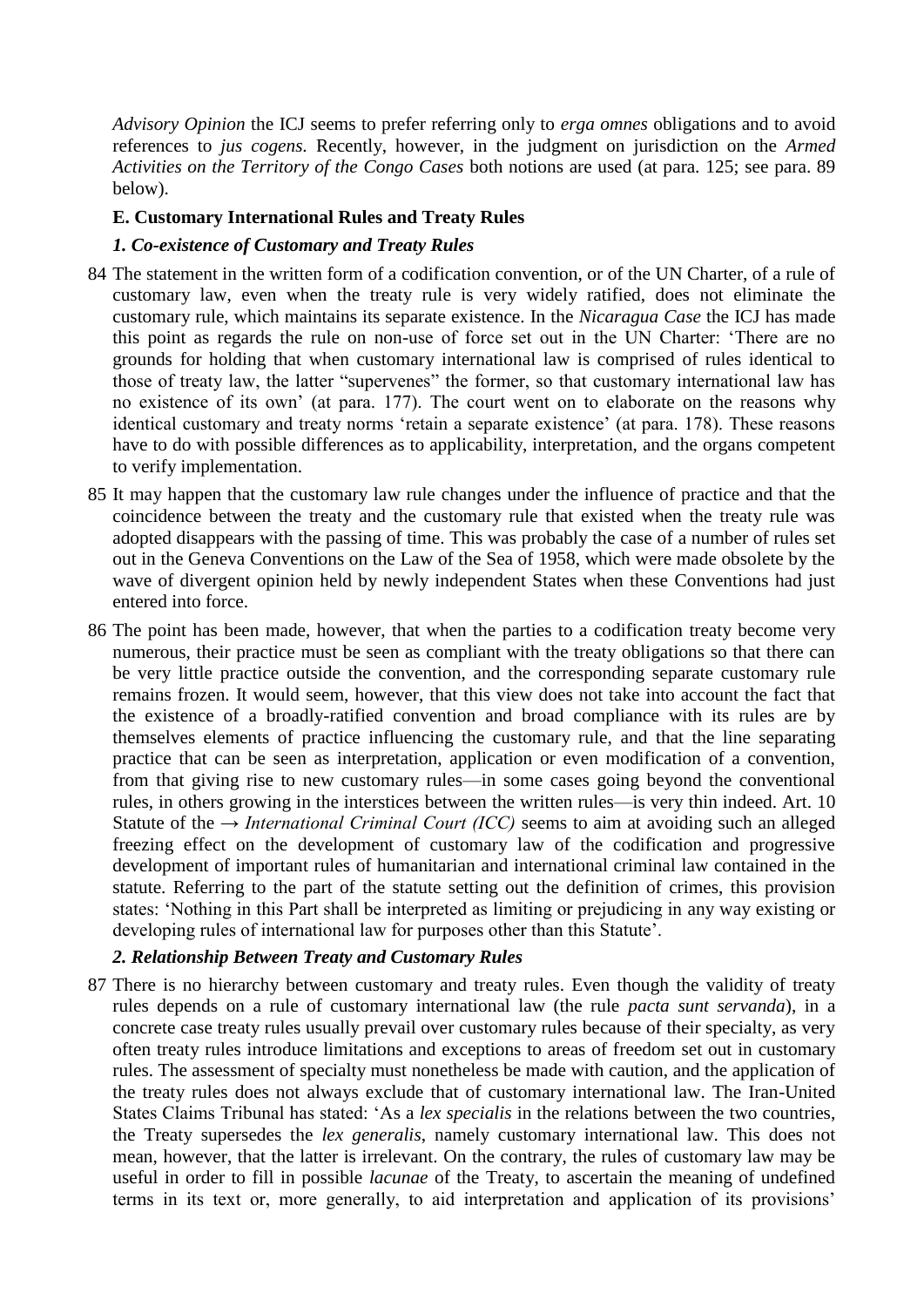(*Amoco v Islamic Republic of Iran* (1988) 27 ILM 1316 para. 112). Recent studies on the figure of the so-called *→ self-contained regime* confirm this conclusion.

- 88 In certain cases, in which customary international law evolves very rapidly, it has been held that an emerging customary rule may have the effect of abrogating a treaty rule. This view has been held in a French decision as regards the impact of the then new rule of the 12-mile width of the *→ territorial sea* (Cours d'appel [regional court of appeal] Rennes, 26 March 1979 [1980] Annuaire Français de Droit International 809, 823) and in a more cautious manner in the *Case concerning the Delimitation of the Continental Shelf between the United Kingdom of Great Britain and Northern Ireland, and the French Republic* (1977) 18 RIAA 3 (*→ Continental Shelf Arbitration [France v United Kingdom]*): ‗[T]he Court recognises that a development in customary international law may, under certain conditions, evidence the assent of the States concerned to the modification, or even termination, of previously existing treaty rights and obligations' (at para. 47).
- 89 The very notion of *jus cogens* rules implies that they prevail over incompatible treaty rules. Arts 53 and 64 VCLT state the invalidity of treaties that are in conflict with an existing or supervening rule of *jus cogens.* Recent practice also shows a far from uniform tendency towards considering that customary rules of *jus cogens* prevail over other rules of customary international law (Cassazione [Italian Court of last appeal in civil and criminal matters] Sez un civ, 11 March 2004, n 5044, Rivista di Diritto Internazionale, 539 [*Ferrini v Germany Case*]); see also the joint dissenting opinion of Rozakis and Caflisch joined by Wildhaber, Costa, Cabral Barreto and Vajič in *Al-Adsani v United Kingdom* Series A No 35763/97 (2001) against the majority opinion). The ICJ has moreover stated in the *Armed Activities on the Territory of the Congo Cases* that 'the mere fact that rights and obligations *erga omnes* or peremptory norms of international law (*jus cogens*) are at issue in a dispute cannot in itself constitute an exception to the principle that its jurisdiction always depends on the consent of the parties' (at paras 64 and 125).

#### **F. The Continuing Importance of Customary International Law**

- 90 The view is often held that the development of written international law and, in particular, of conventions for the codification and the progressive development of international law, diminish the importance of customary international law, relegating it to a marginal position. There is no doubt that important sectors of international law which in the past were subject exclusively to customary international law rules, are now subject to widely ratified treaty rules: relevant examples are the law of diplomatic relations, the law of treaties, and the law of the sea. The customary process and customary rules remain nonetheless an essential part of international law.
- 91 While sectors of international law that are entirely subject to customary law are becoming few and some of them are undergoing the codification process (such as diplomatic protection and responsibility of international organizations), customary law remains the basis for determining the law applicable to States that are not parties to the relevant codification conventions. It is also indispensable for assessing the law in new fields, such as the genetic resources of the deep seabed (*→ International Seabed Area*). In rapidly evolving sectors of international law the customary process can produce rules in a timely and adequate manner. The extension to internal armed conflicts of the rules of humanitarian law codified for international armed conflicts is a telling example. The application to international organizations of rules on subjects covered by codification conventions is obtained through the mechanism of customary international law. The low level of participation, including by international organizations, in the Vienna Convention on the Law of Treaties between States and International Organizations or between International Organizations (adopted 20 March 1986, not yet entered into force) ((1986) 25 ILM 543) seems to indicate that the customary law of treaties as codified in the VCLT is seen as sufficient. Customary law remains essential as the basis for assessing the binding character of rules set out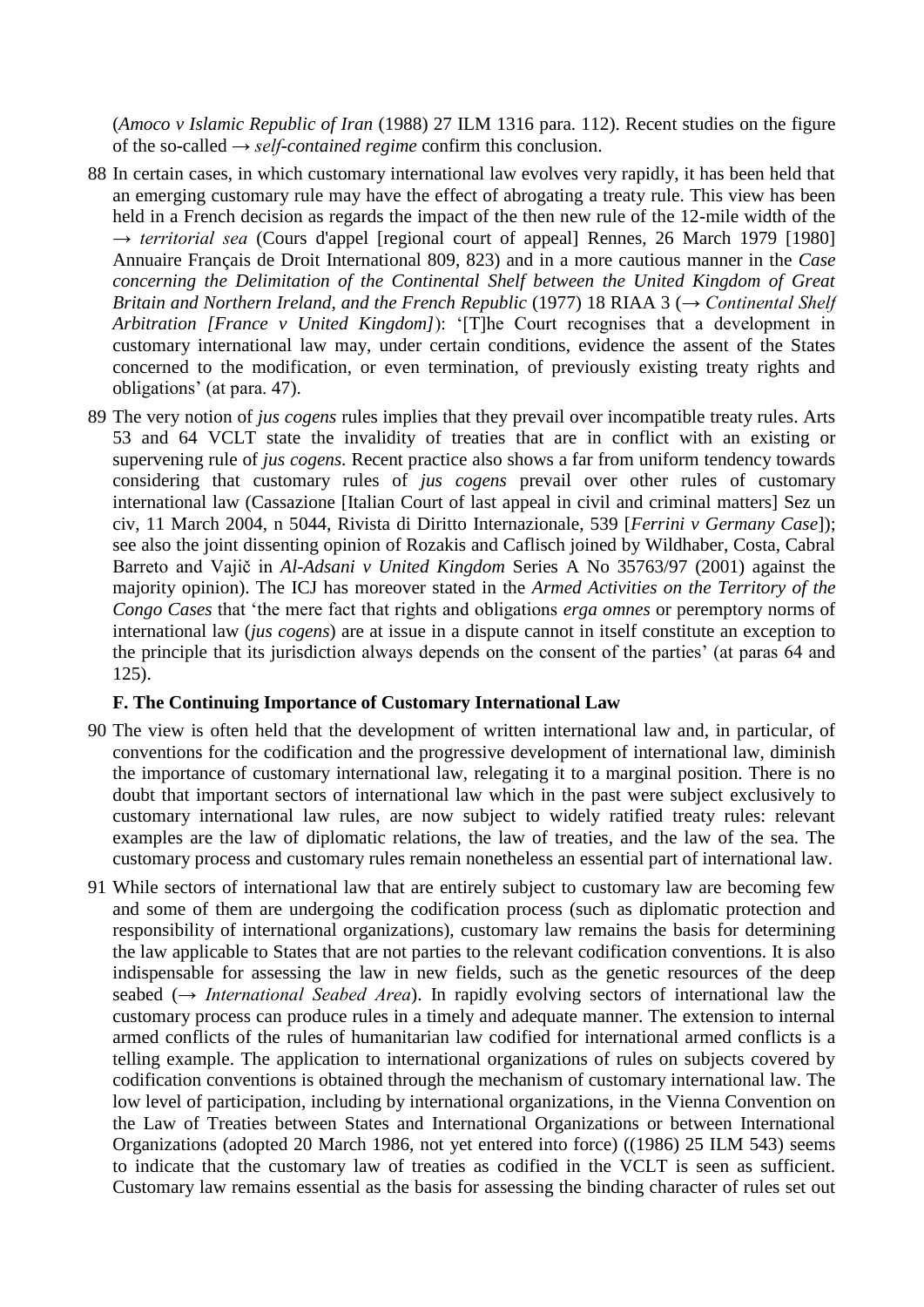in codification instruments that are not in treaty form, such as the articles on international responsibility for internationally wrongful acts elaborated by the ILC of which the UN General Assembly has merely taken note.

92 What increasingly characterizes contemporary customary international law is the strict relationship between it and written texts. We have mentioned the relevance in the customary process of such written texts (see paras 7–9 and 26 above), and we have just seen that very often the existence of customary law rules is determined starting from codification texts. The approach taken by the ICRC study on Customary International Humanitarian Law of not analyzing each treaty provision with a view to establishing whether or not it is customary and of analyzing instead ‗issues in order to establish which rules of customary international law can be found inductively on the basis of State practice', although commendable, is the exception rather than the rule.

### **Selected Bibliography**

H Triepel *Völkerrecht und Landesrecht* (Hirschfeld Leipzig 1899).

H Kelsen *General Theory of Law and State* (Harvard University Press Cambridge Mass 1949).

M Giuliano *La comunità internazionale e il diritto* (Cedam Padova 1950).

R Ago *Scienza giuridica e diritto internazionale* (Giuffré Milano 1950).

H Kelsen *Principles of International Law* (Rinehart New York 1952).

G Barile ‗La rilevazione e l'integrazione del diritto internazionale non scritto e la libertà di apprezzamento del giudice' (1953) 5 ComuneStudi 141–229.

HLA Hart *The Concept of Law* (Oxford Clarendon Press 1961).

D Anzilotti *Corso di diritto internazionale* (4<sup>th</sup> edn Cedam Padova 1955).

B Cheng 'United Nations Resolutions on Outer Space: "Instant" International Customary Law?' (1965) 5 IJIL 23–48.

G Morelli *Nozioni di diritto internazionale* (7th edn Cedam Padova 1967).

M Virally ‗The Sources of International Law' in M Sørensen (ed) *Manual of Public International Law* (Macmillan London 1968) 116–74.

RR Baxter 'Treaties and Custom' (1970) 129 RdC 25-105.

AA D'Amato *The Concept of Custom in International Law* (Cornell University Press Ithaca 1971).

P Reuter *Droit international public* (4<sup>th</sup> edn Presses Universitaires de France Paris 1973).

R-J Dupuy ‗Coutume sage et coutume sauvage' in —— (ed) *Mélanges offerts à Charles Rousseau*: *La Communauté Internationale* (Pedone Paris 1974) 75–87.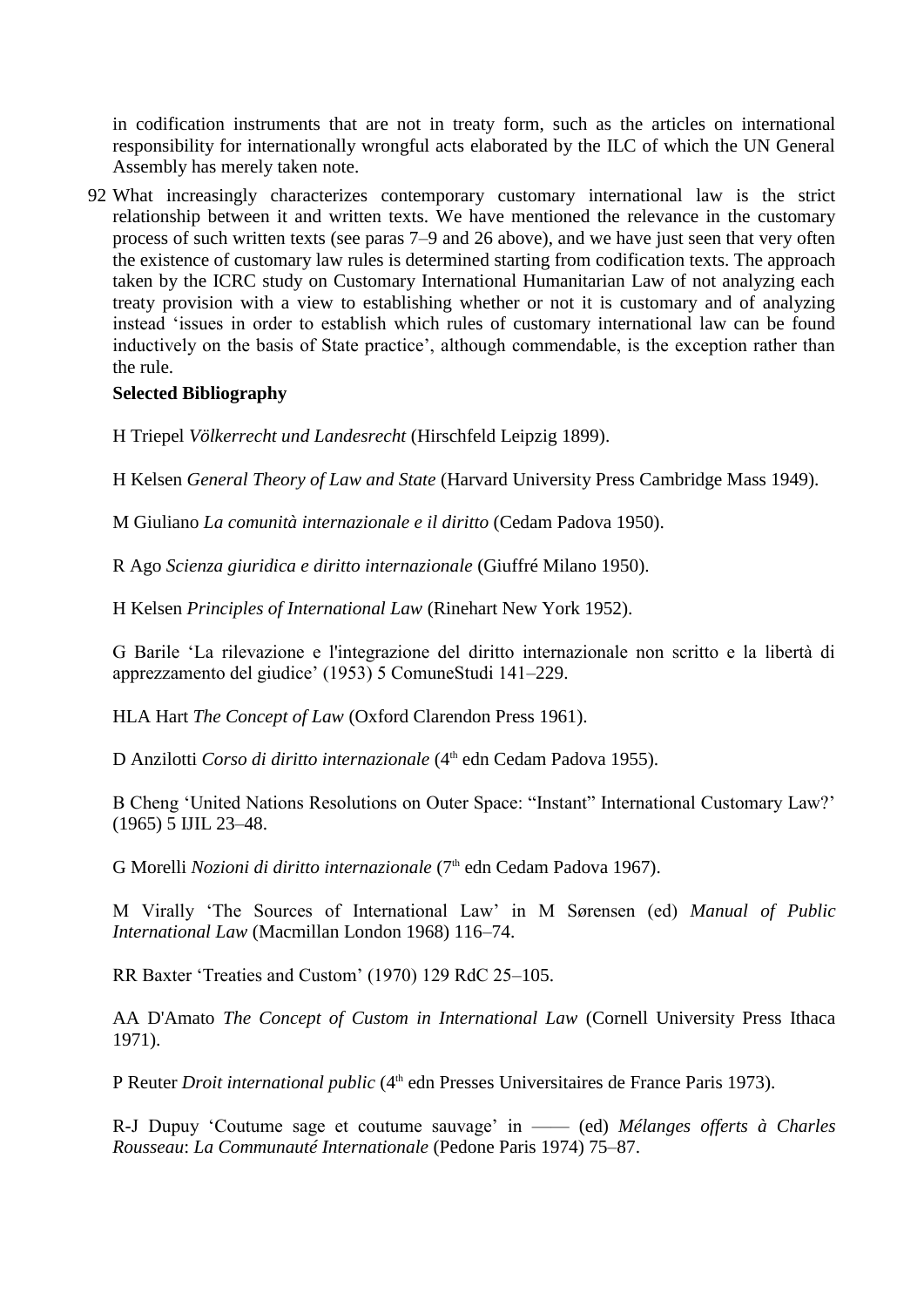M Akehurst ‗Custom as a Source of International Law' (1974–75) 47 BYIL 1–53.

G de Lacharrière *La politique juridique extérieure* (Economica Paris 1983).

P Weil ‗Towards Relative Normativity in International Law?' (1983) 77 AJIL 413–42.

L Ferrari Bravo ‗Méthodes de recherche de la coutume internationale dans la pratique des Etats' (1985) 192 RdC 233–330.

P Haggenmacher ‗La doctrine du droit coutumier dans la pratique de la cour internationale' (1986) 90 RGDIP 5–126.

M Sahovic ‗Rapports entre facteurs matériels et facteurs formels dans la formation du droit international' (1986) 199 RdC 171–232.

G Abi-Saab ‗La coutume dans tous ses états ou le dilemme du développement du droit international général dans un monde éclaté' in Istituto di Diritto Internazionale e della Navigazione Genova and others (eds) *Le droit international à l'heure de sa codification: Etudes en honneur de Roberto Ago* (Milano Giuffré 1987) vol 1, 53–65.

FL Kirgis ‗Custom on a Sliding Scale' (1987) 81 AJIL 146–51.

WM Reisman 'The Cult of Custom in the Late 20<sup>th</sup> Century' (1987) 17 CalWIntlLJ 133-45.

G Arangio-Ruiz ‗Consuetudine (consuetudine internazionale)' in P Spirito (ed) *Enciclopedia Giuridica* (Istituto della Enciclopedia Italiana Roma 1988) vol 8 *Condo–Contratti*.

A Cassese and J Weiler (eds) *Change and Stability in International Law-Making: Based on the Proceedings of Two International Colloquia held at the European University Institute* (De Gruyter Berlin 1988).

P-M Dupuy ‗Le juge et la règle générale' (1989) 93 RGDIP 569–98.

T Meron *Human Rights and Humanitarian Norms as Customary Law* (Clarendon Press Oxford 1989).

A Pellet ‗The Normative Dilemma: Will and Consent in International Law-Making' (1988–89) 12 AustYBIL 22–53.

O Schachter ‗Entangled Treaty and Custom' in Y Dinstein (ed) *International Law at a Time of Perplexity: Essays in Honor of Shabtai Rosenne* (Nijhoff Dordrecht 1989) 717–38.

T Treves ‗Codification du droit international et pratique des Etats dans le droit de la mer' (1990) 223 RdC 9–302.

L Condorelli ‗La coutume' in M Bedjaoui (ed) *Droit international: Bilan et perspectives* (Pedone Paris 1991) 187–221.

JI Charney ‗Universal International Law' (1993) 87 AJIL 529–51.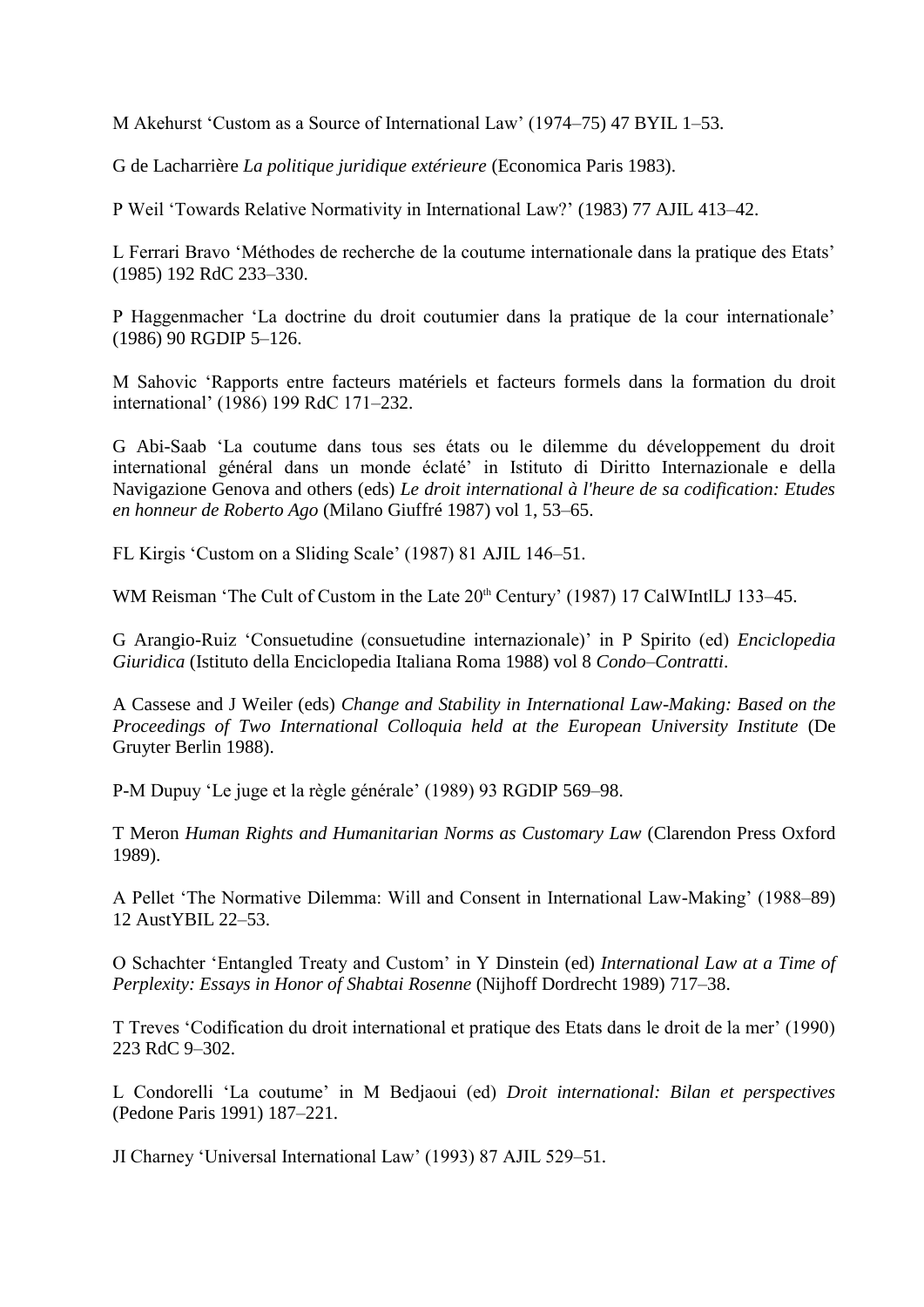G Danilenko *Law-Making in the International Community* (Nijhoff Dordrecht 1993).

K Wolfke *Custom in Present International Law* (2<sup>nd</sup> edn Nijhoff Dordrecht 1993).

L Doswald-Beck (ed) *San Remo Manual on International Law Applicable to Armed Conflicts at Sea* (CUP Cambridge 1995).

ME Villiger *Customary International Law and Treaties: a Manual on the Theory and Practice*  of the Interrelation of Sources (2<sup>nd</sup> edn Kluwer The Hague 1997).

MH Mendelson 'The Formation of Customary International Law' (1998) 272 RdC 155–410.

M Byers *Custom, Power and the Power of Rules: International Relations and Customary International Law* (CUP Cambridge 1999).

L Condorelli 'La Cour pénale internationale: un pas de géant (pourvu qu'il soit accompli)' (1999) 103 RGDIP 7–21.

P Palchetti ‗La rilevanza dell' atteggiamento degli Stati parti nell' accertamento del diritto internazionale generale da parte della Corte internazionale di giustizia' (1999) 82 RivDirInt 647–79.

F Vismara ‗La prova di una pratica generale accettata come diritto nella prassi della Corte internazionale di giustizia' (2000) Comunità Intern 439–63.

G Cahin *La coutume internationale et les organisations internationales: l' incidence de la dimension institutionnelle sur le processus coutumier* (Pedone Paris 2001).

B Chigara *Legitimacy Deficit in Custom: A deconstructionist critique* (Ashgate Aldershot 2001).

AE Roberts 'Traditional and Modern Approaches to Customary Law: A Reconciliation' (2001) 95 AJIL 757–91.

GP Buzzini ‗La théorie des sources face au droit international général: Reflections sur l'émergence du droit objectif dans l'ordre juridique international' (2002) 106 RGDIP 581–617.

A Watts ‗The International Court and the Continuing Customary International Law of Treaties' in N Ando (ed) *Liber Amicorum Judge Shigeru Oda* (Kluwer Law International The Hague 2002) 251–66.

Société Française de Droit International (ed) *La pratique et le droit international: Colloque de Genève* (Pedone Paris 2004).

E Cannizzaro and P Palchetti (eds) *Customary International Law and the Use of Force: A Methodological Approach* (Nijhoff Leiden 2005).

AT Guzman 'Saving Customary International Law' (2005) 27 MichJIntlL 115–76.

JM Henckaerts ‗Study on Customary International Humanitarian Law: A Contribution to the Understanding and Respect for the Rule of Law in Armed Conflict' (2005) 87 ICRC 175–212.